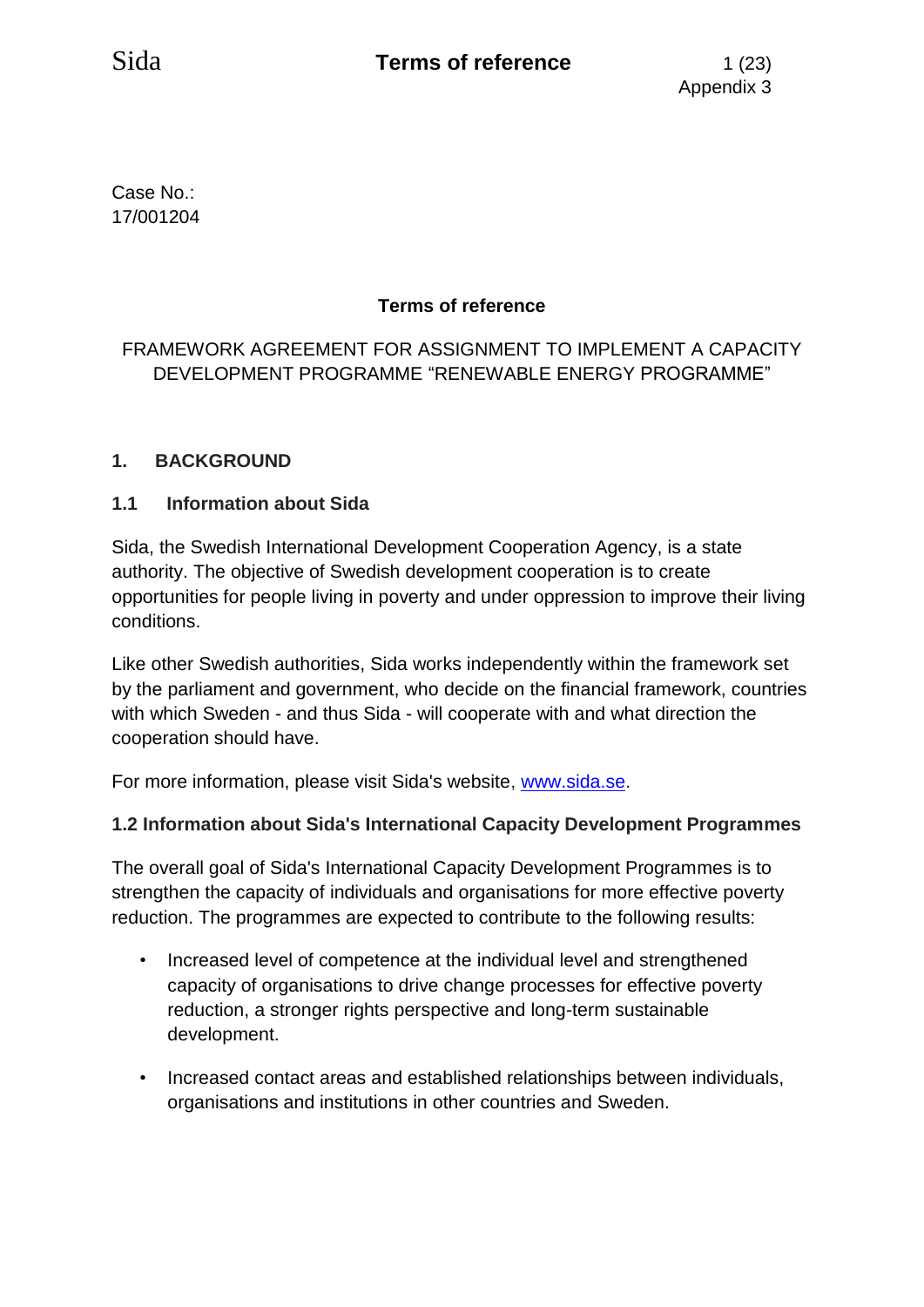## **1.2.1 Mission Statement**

Through different types of international capacity development programmes, Sida supports capacity development targeted towards staff from institutions and organisations in low and middle- income countries, such as public administration, civil society, and business actors. The programmes address different needs and demands in the countries and are implemented within the framework of the Swedish government's thematic priorities for international development cooperation.

Within the framework of international capacity development programmes, competence development of individuals is expected to lead to capacity development of organisations and institutions in the countries of the programme participants.

## **1.2.2 In complementarity to other development cooperation interventions**

Capacity development efforts are implemented in a dynamic and globalized environment, in which development is usually the result of a wide range of factors over a longer period of time. The capacity development programme should therefore be designed and implemented in such a way that ensures that synergies with other actors and initiatives created, especially if these initiatives are other developmentfunded initiatives with the same overall development goals, not least those supported by Sida.

# **2. SUBJECT BACKGROUND**

1

The goal of Sweden's international development cooperation is to help create conditions for people living in poverty and oppression to improve their living conditions. This objective has been expressed in several documents, particularly The Bill for Shared Responsibility - Sweden's Policy for Global Development (PGD)<sup>1</sup> adopted by Parliament in 2003. The PGD emphasizes that environmental policy should support efforts in developing environmental technology and renewable energy to meet future global energy and transportation needs. The recently adopted Government Letter 2015/16: 182 Global development policy in the implementation of Agenda  $2030<sup>2</sup>$  also identifies the need to push for stronger investment in renewable energy to promote a climate resilient development.

Furthermore, the global sustainable development goals and Agenda 2030 constitute a unique framework for expanded international and global cooperation. Goal number seven of the seventeen global development goals states: *Ensure access to affordable, reliable, sustainable and modern energy for all.* The intention is to ensure universal access to energy services and to increase the share of

<sup>1</sup> Prop.2002/03:122 Gemensamt ansvar- Sveriges Politik för Global Utveckling.

<sup>2</sup> http://www.regeringen.se/4af25d/contentassets/daadbfb4abc9410493522499c18a4995/policyramverk-for-svensktutvecklingssamarbete-och-humanitart-bistand.pdf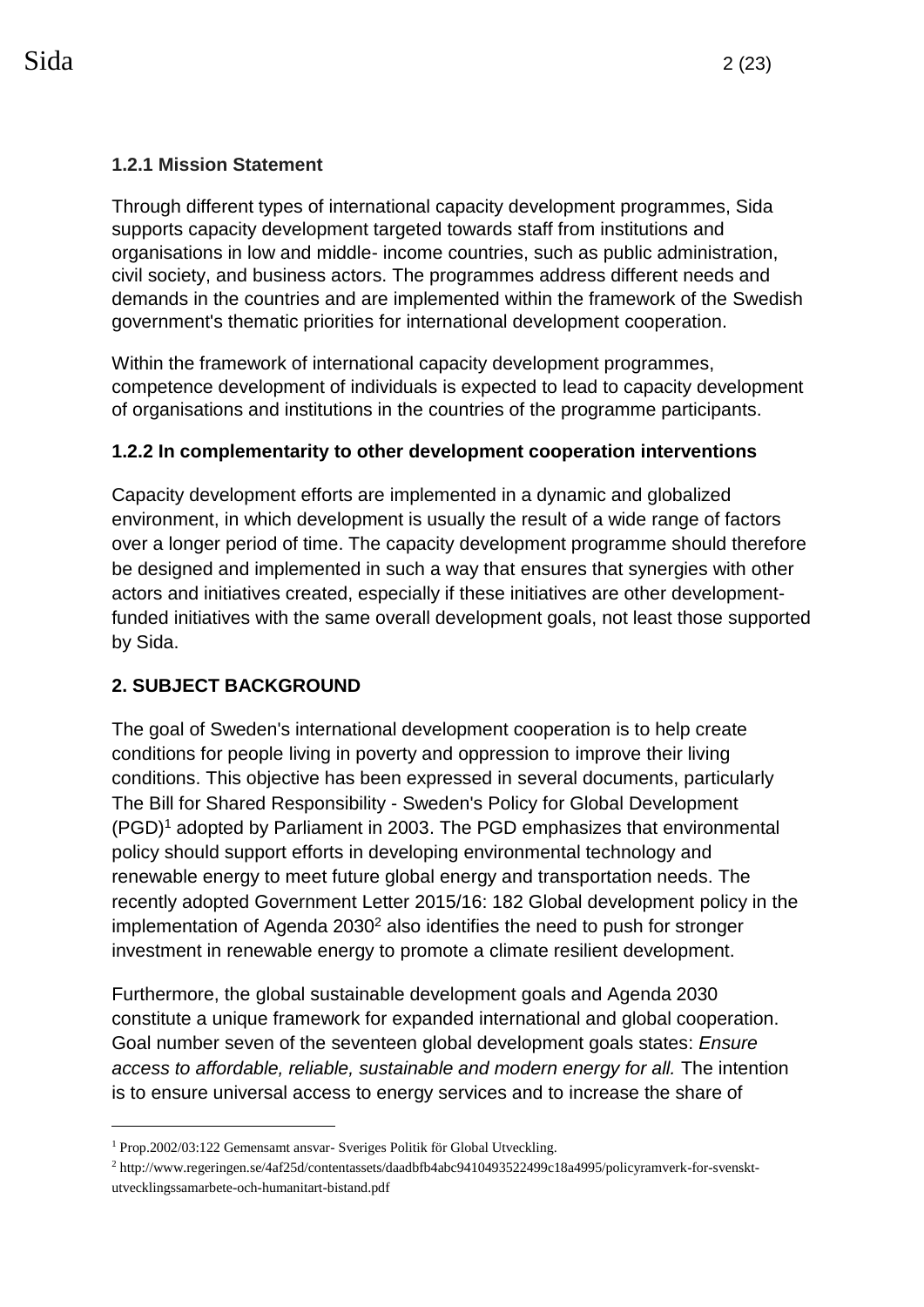renewable energy in the global energy mix. Investments in energy infrastructure and clean energy technologies shall be promoted and infrastructure and technology shall be upgraded to deliver modern and sustainable energy services to all in developing countries, especially the least developed countries and small developing islands.

Sweden is one of the leading countries among the IEA (International Energy Agency) members in terms of low carbon emissions, with a high share of renewable energy in the form of hydropower and a strong growth of solid biofuels and wind in the country's total energy supply. $3$  This is the result of taxation of carbon dioxide emissions and energy taxes, emissions trading permits and promotion of renewable energy in electricity generation. Among other measures Sweden has established a market-based electricity certificate system that has been a central instrument for increasing the production of electricity from renewable energy sources. Furthermore, Sweden is a leader in smart, large-scale power grid technology within the EU and in international energy technology cooperation. As an example, the country is working to reduce dependence on fossil energy in the heat / cooling and transport sector by increasing the share of renewable energy and reaching up to 10% by 2020 for these sectors. The Swedish government believes that Sweden will continue to be a forerunner in climate resilient policy and thus in the development of new energy technology, through research, development and commercialization of renewable energy use and technology.

The energy sector accounts for about two thirds of global greenhouse gas emissions and the global energy use is projected to rise by one third to 2040 according to the scenario of the International Energy Agency (IEA). India, China, Africa, the Middle East and Southeast Asia will have the highest increase in demand of energy. The Nationally Determined Contributions (NDCs) plans developed by more than 190 countries is the basis for the Paris Agreement and set out each country's approach to reducing emissions and adapting to a changing climate. Renewable and sustainable energy reform plays a critical role in reaching climate ambitions at national level. NDCs will only be successful if they integrate low-carbon, climate-resilient planning into each country's mainstream economic development plans. Thus, setting ambitious targets and a successful NDC Implementation Plan must be an integrated strategy across all sectors and levels of government and correlate to efforts of meeting the Sustainable Development Goals (SDGs).

Access to energy is a crucial factor in eradicating poverty while at the same time achieving sustainable development. Increased access to electricity is in the longrun expected to contribute to local economic development and employment,

1

<sup>&</sup>lt;sup>3</sup> Energy Policies of IEA Countries Sweden 2013 Review International Energy Agency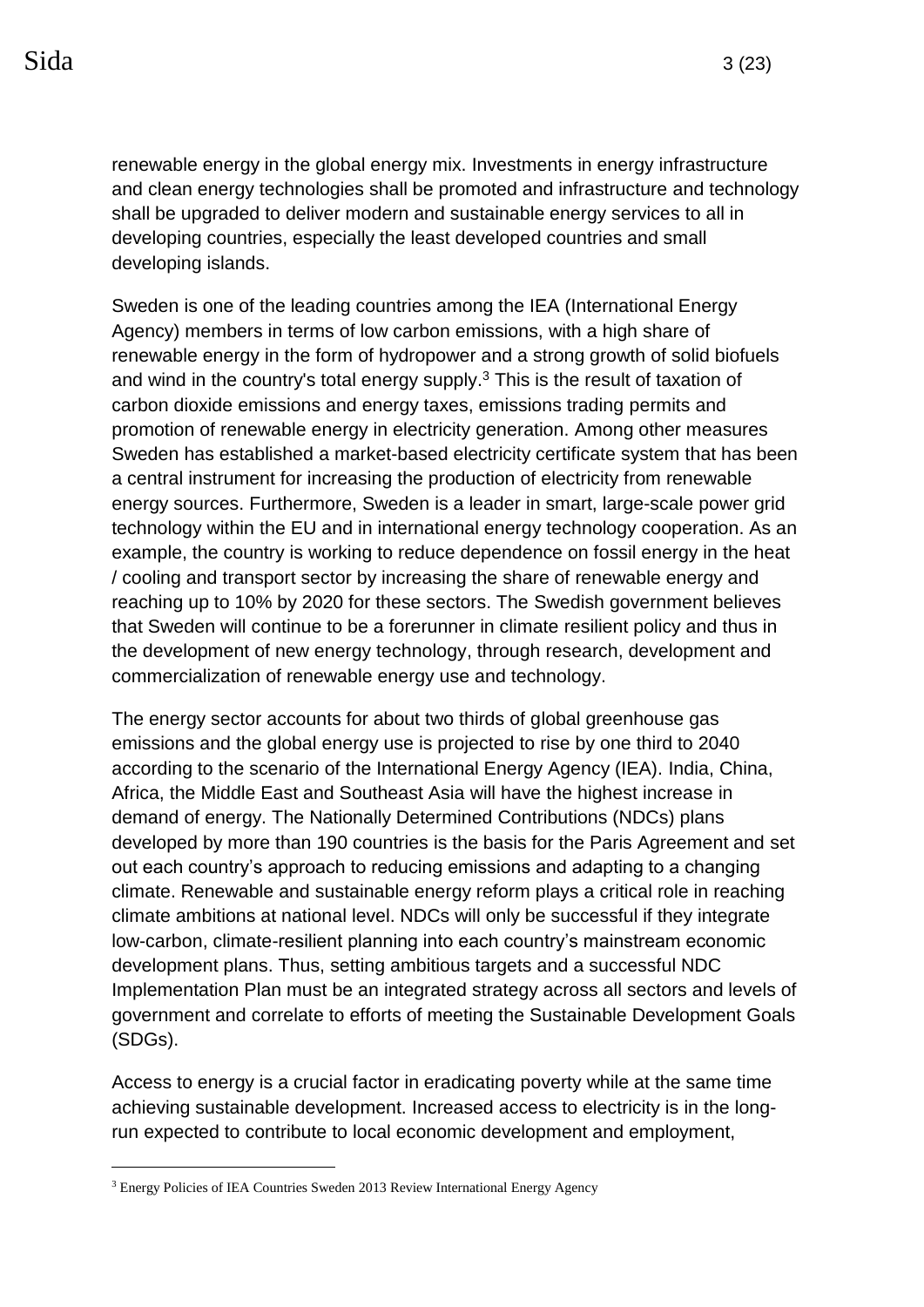benefitting both women, men, girls and boys. Unequal conditions for women and men regarding access to energy have a negative impact on social development for families and communities. Women and girls tend to have increased opportunities for better health and access to education in those communities that have access to modern energy solutions. Still around 1 billion of the world's people were still lacking access to electricity and about 3 billion people use wood, coal, charcoal or animal waste for cooking and heating<sup>4</sup>. The electricity deficit is overwhelmingly concentrated in Sub-Saharan Africa and South Asia with 62,5 % and 20 % of the population respectively lacking access to electricity<sup>5</sup>. Although different renewable energy options often are financially competitive, fossil based solutions or other forms of energy such as drycell batteries, traditional biomass and kerosene are widely used. There is a need to identify different types of funding options that help accelerate the transition from fossil energy to renewable energy. Beneficial financing solutions can help reduce the risk of investment and reduce capital costs, which are significantly higher in developing countries.

Low- and middle-income countries with an undiversified energy mix are particularly at risk regarding effects of climate change, such as drought and other natural disasters that occur more frequently. With a large proportion of hydroelectric power, drought can result in reduced power output from existing hydropower stations and warranting the development of alternative renewable energy power generation in order to reduce vulnerability, enhance resilience and avoid fossil dependency.

Sida's collaboration in the energy sector is mainly focused to Sub-Saharan Africa. The programmes and projects aim at increasing access to energy with a strong focus on renewable sources and efficient use of energy. Sida's partners are ministries, government agencies, institutions, civil society organisations and private actors. Sida supports access to energy through national grids and off-grid solutions such as mini-grids and stand-alone systems. There is an increased effort to support electricity generation capacity from renewable sources through innovative financing solutions, such as guarantees. Increased knowledge and capacity is key for a sustainable development of the energy sector in Sida's partner countries.

# **2.1 Barriers to increased investments in renewable energy and improved access to energy**

A decisive factor in creating a sustainable and inclusive energy sector is effective, efficient and transparent institutions, laws and regulations. Improved legal frameworks and access to long-term loans and sufficiently well-developed projects can stimulate private investment in renewable energy infrastructure. Tax systems,

1

<sup>4</sup> World Outlook Energy 2015, International Energy Agency

<sup>5</sup> State of Electricity Report 2017, https://openknowledge.worldbank.org/handle/10986/26646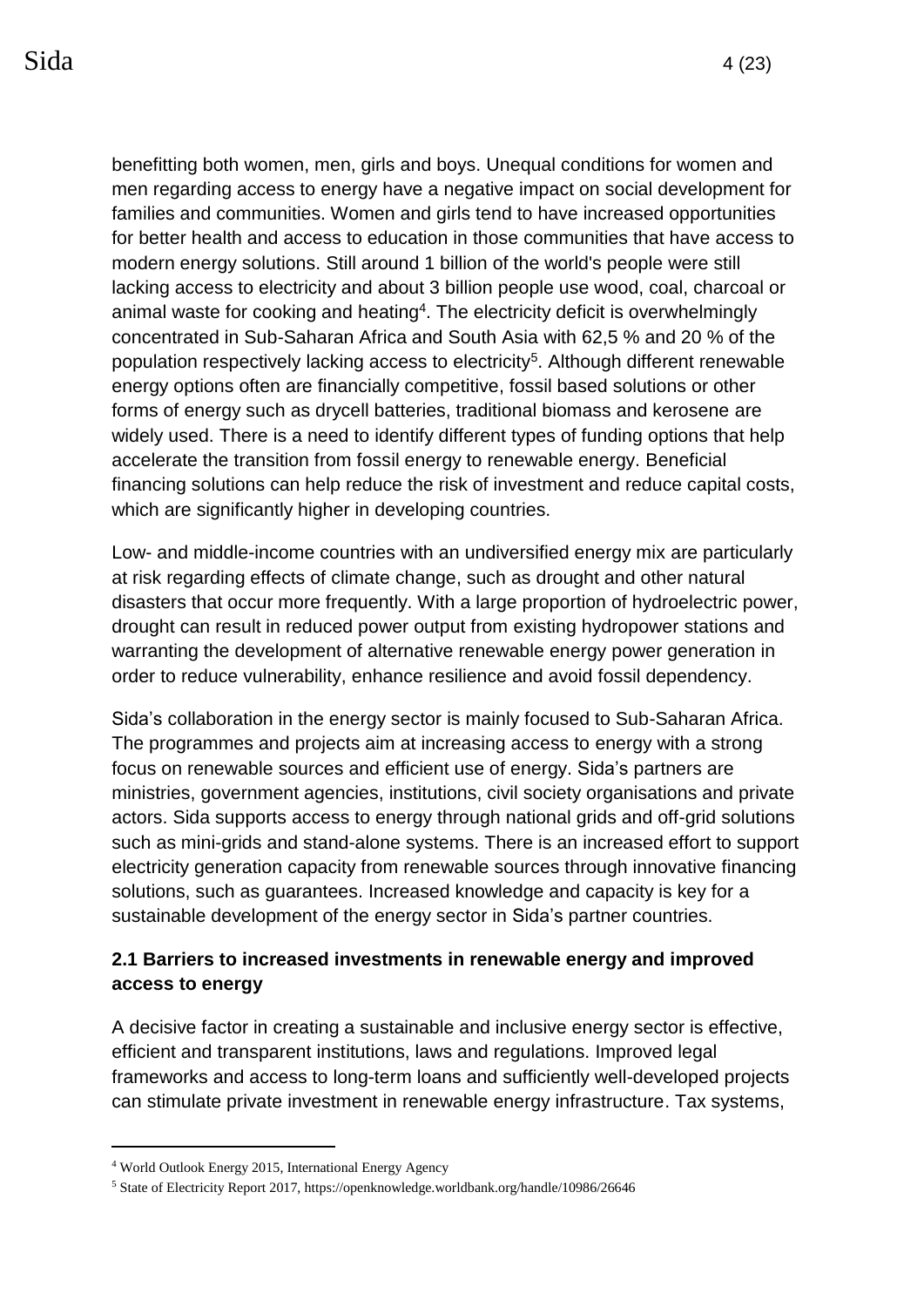increased tax revenues and well-functioning certification systems can also contribute to increased investments for a more inclusive and sustainable energy sector. Capacity development in developing countries is central, not least in terms of knowledge and technology transfer, new alternative renewable solutions and procurement of sustainable energy systems. About 80% of today's power sector funding comes from national revenues such as taxes and user charges. In addition to streamlining and regional integration, an investment-friendly climate that attracts foreign and private investment is needed. Therefore, solid reform frameworks are key, as are strengthened institutions. The Swedish experience of supporting renewable energy sector actors and creating market incentives through proactive policy formulation constitutes a solid and valuable platform in this development process.

While there is a great interest in financing high-return projects, available project development resources are insufficient to meet the demand for well-developed and investment ready projects. There is a lack of guidelines and risk evaluation schemes to help banks assess loan applications from business projects related to renewable energy. Developing infrastructure projects to attract private and government investment can be a complex and risky process.

Climate investments can include, for example, large-scale investments in renewable energy, but also mini-grids not connected to the main power grid and individual offgrid solutions. There is a need to identify different types of funding solutions that help accelerate the transition actions from fossil energy or inefficient use of traditional biomass to modern renewable energy, set out in countries' NDCs. Beneficial financing solutions can help reduce the risk of investment and reduce capital costs. Developing capacity of tapping in to international climate change financing sources, such as the Green Climate Fund (GCF), Global Environment Facility (GEF) and Nationally Appropriate Mitigation Actions (NAMA) Facility, is important in this respect. However, this kind of funding alone, will not be able to provide the largescale investment needed. Financing sources such as the private sector and domestic fiscal budgets will therefore be needed. In order to reach a coherent overview of the financing landscape, capacity should be developed on national level to establish institutional coordination of climate finance activities.

#### **3. PROGRAMME DESCRIPTION**

The assignment concerns the planning and implementation of an international capacity development programme in support of increased investment and use of renewable energy in Sida's partner countries. The programme will in its practical implementation rest on three pillars, closely interlinked and interdependent, i.e. i) learning and knowledge transfer, ii) change management and iii) experience/knowledge sharing (peer-to-peer).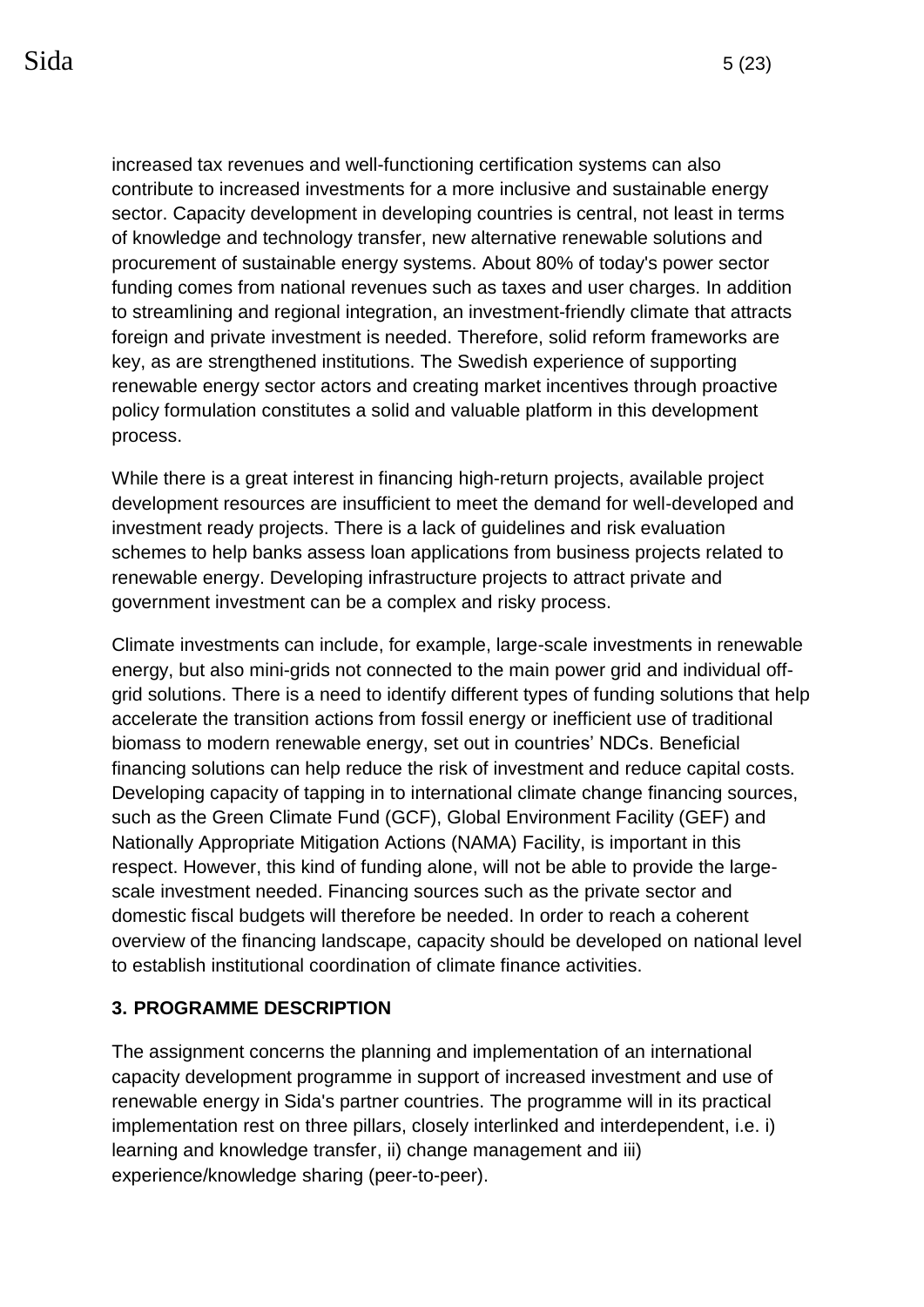The purpose of the programme is to contribute to strengthening the conditions for investments in renewable energy to provide modern and sustainable energy systems. This includes all forms of renewable energy such as solar, wind, hydro, bio (including waste-to-energy) and geothermal energy. The Renewable Energy Programme is thus expected to contribute to poverty reduction through increased access to affordable, reliable renewable energy and access to electricity for people living in poverty.

The programme should contribute to increase the knowledge of the participating individuals and organisations about different energy systems solutions based on renewable energy and how these can be developed at different levels in society from local communities without network connections to larger plants at national macro level. Furthermore, the programme should integrate methods and processes for learning and knowledge sharing among the participants, to facilitate peer-to-peer learning. A main objective of the capacity development programme should support change processes within the participants' own organisations / areas of activity and thereby lead to a continued change processes in the selected partner countries. This is further elaborated below in section 7.

# **4. PROGRAMME SCOPE AND STRUCTURE**

| Year | <b>Estimated delivery (call-off)<sup>6</sup></b>                                                                         |                                                                                       |
|------|--------------------------------------------------------------------------------------------------------------------------|---------------------------------------------------------------------------------------|
| 2018 | Programme 1 Global (Kenya,<br>Ethiopia, Tanzania,<br>Mozambique, Zambia and<br>Zimbabwe)                                 | <b>Framework</b><br>agreement 4 years<br>to initiate a<br>programme within 3<br>years |
| 2020 | Possibility to call off additional<br>global programme (5-6<br>countries) if extension of<br>framework agreement is made | <b>Extension of the</b><br>framework<br>agreement for<br>additional 2 years           |
| 2020 | Possibility to call off additional<br>programmes on<br>bilateral/regional strategies (1-<br>4)                           |                                                                                       |

#### **4.1 Programme scope**

1

<sup>6</sup> Sida cannot guarantee anything but the first call-off after contracting the award of the framework agreement.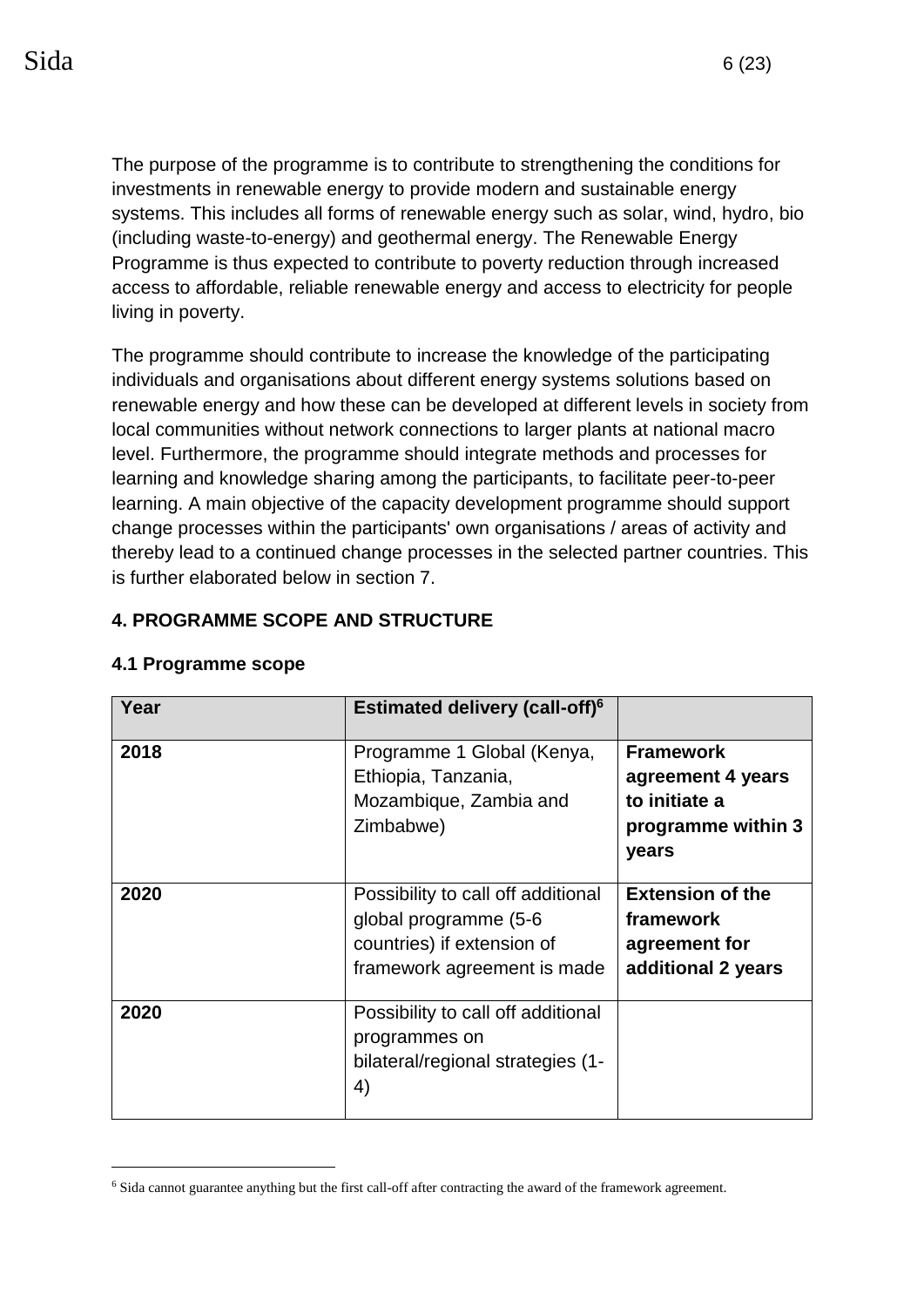The assignment is to develop a capacity development programme that will be called off with a global focus, comprising the countries mentioned in the matrix above i.e. Kenya, Ethiopia, Tanzania, Mozambique, Zambia and Zimbabwe. The framework agreement that will be awarded after the tender selection will include a possibility to call off yet another global programme focusing on other countries (more on this under 4.3), selected from the list of Sida partner countries as defined under section 6. The list is however not exhaustive and other countries might be added.

The programme period for the initial programme is expected to be 3,5 years, including an inception phase of maximum 6 months (further elaborated upon below).

Given that the first programme is implemented satisfactory and in line with programme goals the framework agreement can be extended. Any additional programme will be implemented in accordance with the requirements as defined in this document. Any additional programme will be subject to alterations and adaptations as concerns content and programme set up based on learning and feedback from previous programme rounds.

The programme implementer is expected to present a programme proposal for a capacity development programme that takes into account the subject and performance requirements set out in this assignment.

The first programme will be planned and called-off shortly after the implementers have been awarded the framework agreement. Any additional programme will be called-off at the latest six months before programme start.

#### **4.2 Inception phase**

To ensure that the programme setup is in line with the needs of Sida's partner countries (see section 6, for countries that may be of relevance for the assignment) and to allow for final programme adjustments, the programme will be subject to an inception phase of maximum 6 months. It is thus incumbent on the programme implementer to present a proposal that includes a plan for an inception phase which is part of the proposal itself. The first programme will consequently be implemented over a period of 3,5 years including the inception phase. The structure of the programme will, after consultation with Sida, be adjusted during the inception phase to enable effective achievement of results.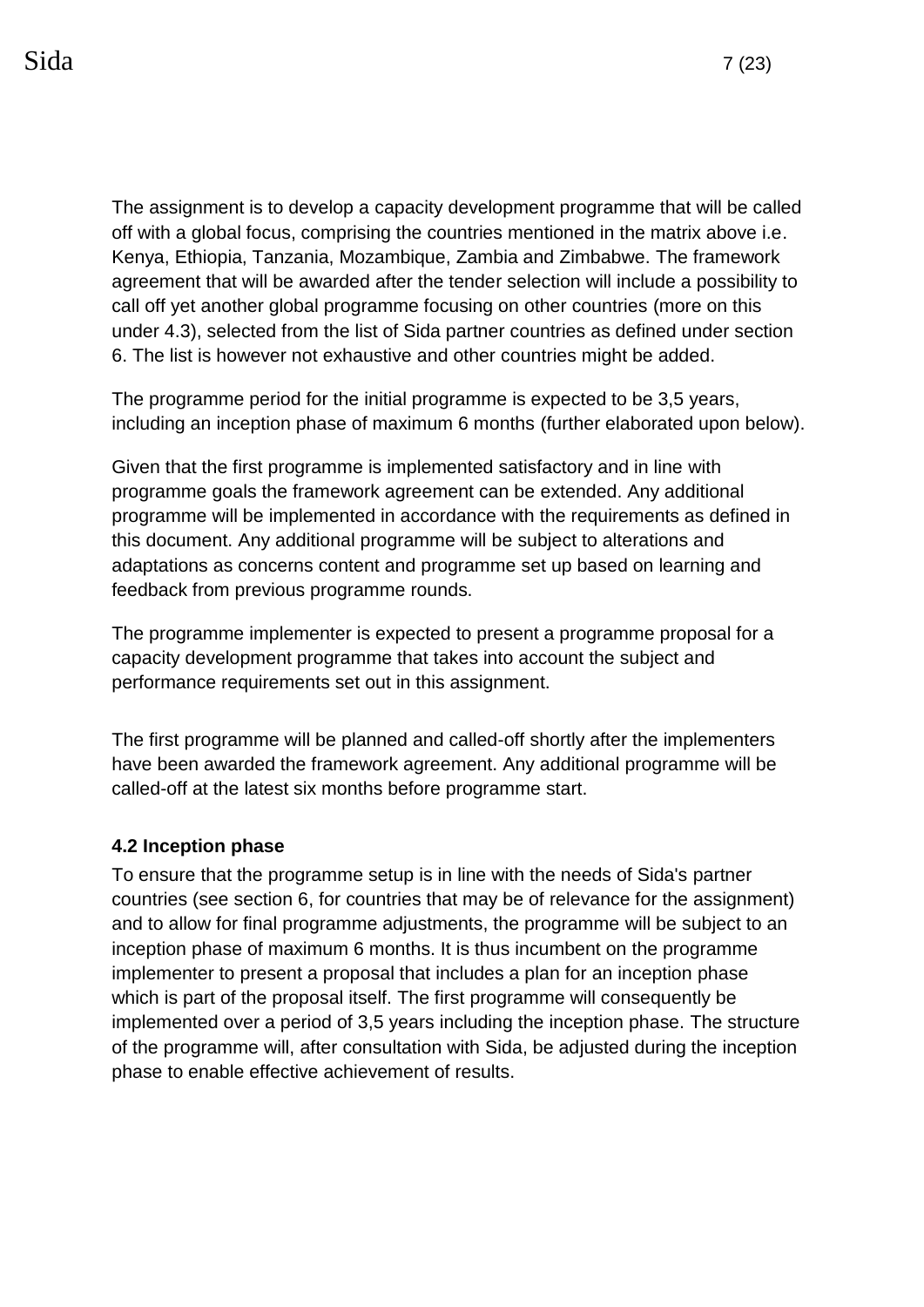## **4.3 Prerequisites for additional programmes**

Apart from the global programmes Sida may implement programmes within the frame of bilateral and/or regional strategies. These programmes will be specified at the national/regional level in cooperation with the relevant embassy/unit at Sida HQ and is part of the framework agreement (programmes within the frame of bilateral country strategies and/or regional strategies are financed through other appropriation entries than appropriation entry *28 Capacity development and exchanges*).

Embassies/units at Sida should always contact Sida´s unit for Capacity Development (Department for Partnerships and Innovation) prior to making call-offs within the frame of bilateral and/or regional strategies. The programme implementer should continuously keep Sida´s unit for Capacity Development (Department for Partnerships and Innovation) informed of progress for programmes called-off by embassies/units at Sida.

Extensions are subject to appropriation of financial resources from the Swedish government, as well as priorities of Sida, which as of yet are not foreseeable.

# **5. INTERVENTION TARGETS**

The procured programme will, in its entirety, contribute to increase the capacity of institutions and organisations to initiate or contribute to ongoing or early reform and change processes to increase the investments in renewable energy and thereby increase the use of renewable energy and increased access to electricity for people living in poverty in cities as well as in rural areas. An important component is to ensure that the programme participants gain insight into how strategic reform or change processes can be driven, as well as the importance of mentoring support in the change projects. Focus will be on capacity development, where knowledge transfer is a method, but not an end goal.

The development objective and the expected effects of the programme (outcome target) as set out below should be made concrete to the overall set-up in the tender. The development objective and expected effects of the programme in relation to the countries invited to participate in the first programme, to the ongoing reform and change processes and to the existing capacities of participating organisations shall be further elaborated upon during the inception phase. This should be made in order to formulate them into expected effects and results that are both possible and meaningful to follow up within the framework of the programme.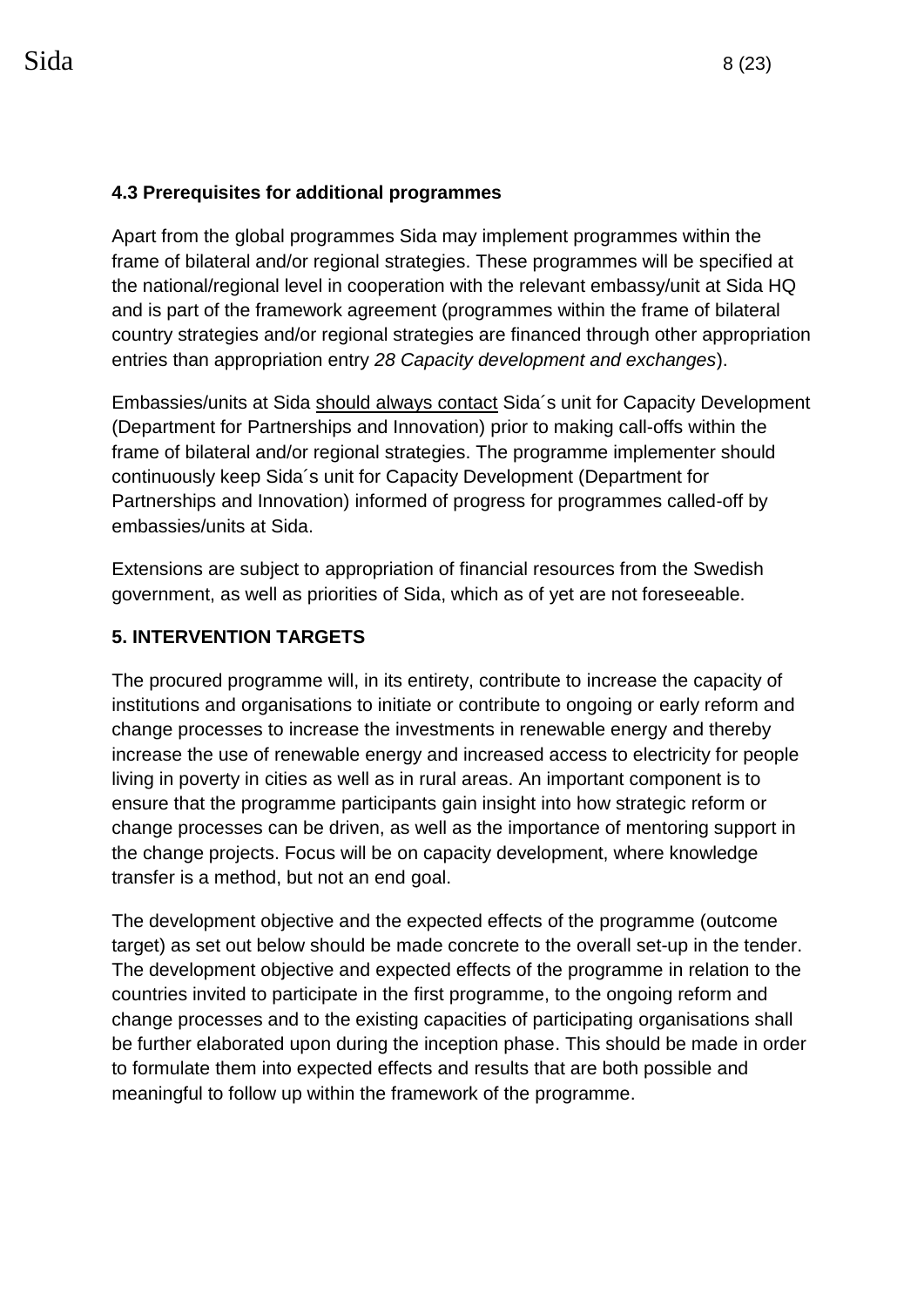## **5.1 Development goals (impact, long-term effects, which can be expected in capacity development after 5 to 10 years)**

## **Expected long-term developmental effects are:**

Ensured access to affordable, reliable, sustainable and modern energy, especially renewable energy, and thus increased access to electricity for people living in poverty. This will be achieved by:

- *Contribute to strengthening the conditions for increased investment in renewable energy to provide modern renewable energy services.*

# **5.2 Contribution goals (so-called Outcome goals; probable or achieved results in the short and medium term)**

#### **Expected effects of the short and medium- term action are:**

Strategically important organisations and other actors help to initiate, support, strengthen and develop institutions that affect national policies, regulatory frameworks, that strengthen the conditions and incentives for investments in renewable energy technologies and develop sustainable energy systems by providing energy infrastructure with consideration of the rights, needs and demand of people living in poverty.

The outcome target means that participants actively apply the theoretical and practical knowledge gained through the programme and through their change projects bring about organisational and institutional changes and contribute to the development of sustainable energy systems at different levels, national as well as local level.

For the participating countries, the programme implementer is expected to make a survey (baseline study) of some basic data for continued implementation during the inception phase. In connection with this, a number of indicators should be defined in order to make it possible to verify the theory of change of the programme in relation to actual results. This shall be part of the inception phase activities.

The goal of the capacity development programme is that changes will be made in the participants' own organisations /institutions, which in turn can lead to the overall development objective. A first step towards organisational change is that the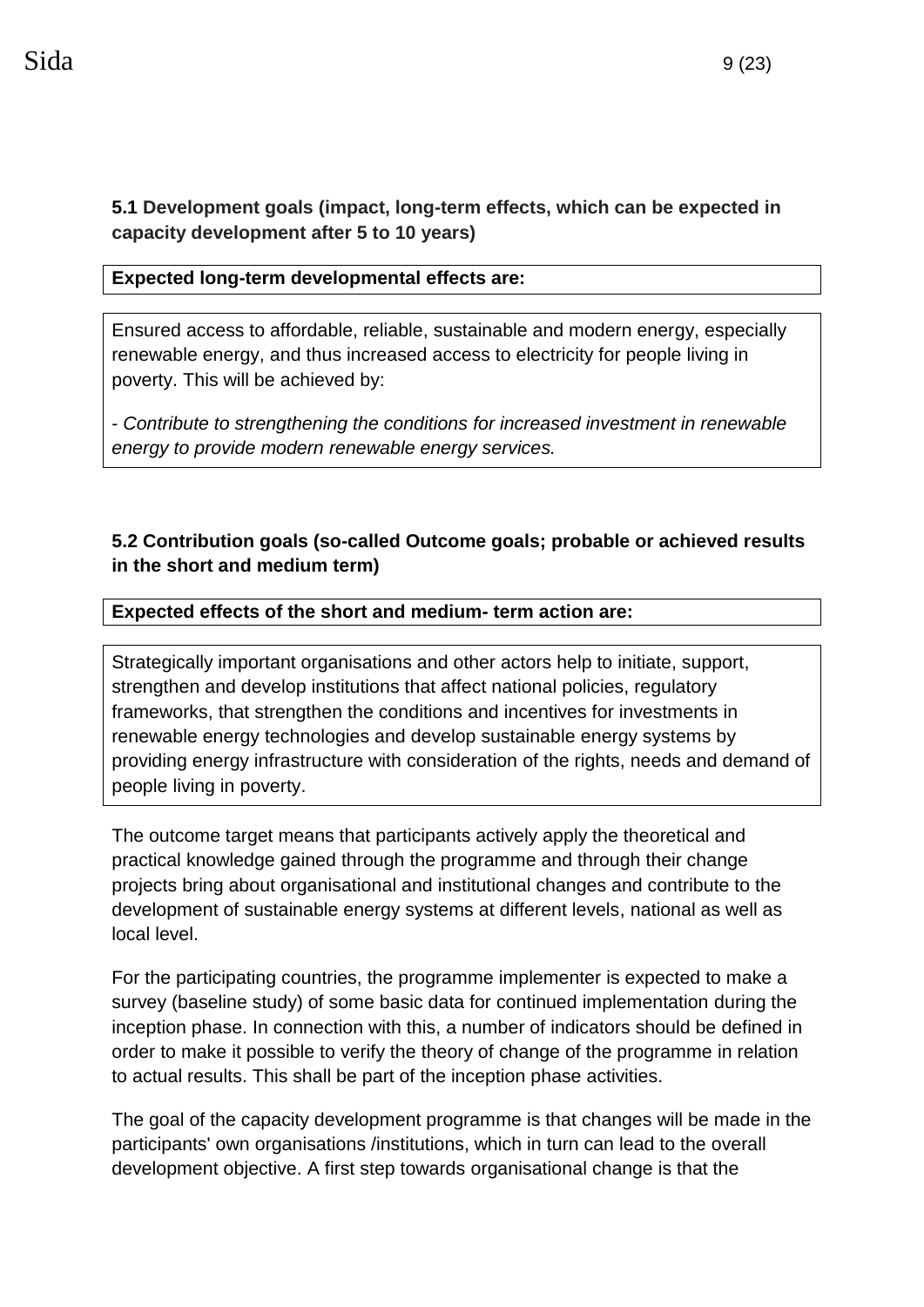participants adapt the knowledge to their own context, for example, to reformulate or develop new policies, new rules, new technologies and / or new methods, working methods and tools. An organisational change could also be that an organisation begins to apply existing policies.

External factors are important for achieving the goal of contribution while also impacting the implementation of the entire change process. It is therefore important to identify the external factors that can strengthen or weaken the possibilities for change, how they interact, and what consequences they will have for the continued planning and implementation of the capacity development programme.

## **5.3 Results goals (Direct effects on so-called output level resulting from activities and needed to lead to outcomes)**

#### **The participants should have received:**

- Increased knowledge of renewable energy sources/technology and analysis capability to prioritize the most suitable and resilient sources/technology depending on the context.
- **EXED Increased knowledge about the availability and demand of renewable energy** systems and what is needed in planning, funding, developing and implementing renewable energy systems and access to electricity, taking into account the needs of all citizens.
- **.** Improved knowledge of how institutional structures can help promote a favourable climate for investments in renewable energy expansion, enabling investments in both on-grid, micro-grid and off-grid systems.
- **Improved knowledge of legislation, regulation, pricing, tax instruments, public** procurement for innovative solution of renewable energy systems.
- **·** Improved knowledge of experiences, principles, processes, methods and tools for planning, financing, developing and implementing sustainable renewable energy systems with a focus on climate finance (public, private and alternative sources).
- **.** Improved knowledge of experiences, methods and tools, as well as strengthened leadership skills, to conduct organisational and institutional change work, including own change projects and the ability to spread and share knowledge and experience gained through the programme.
- Access to increased international and national professional networks in support of effective work on sustainable renewable energy investments and technologies.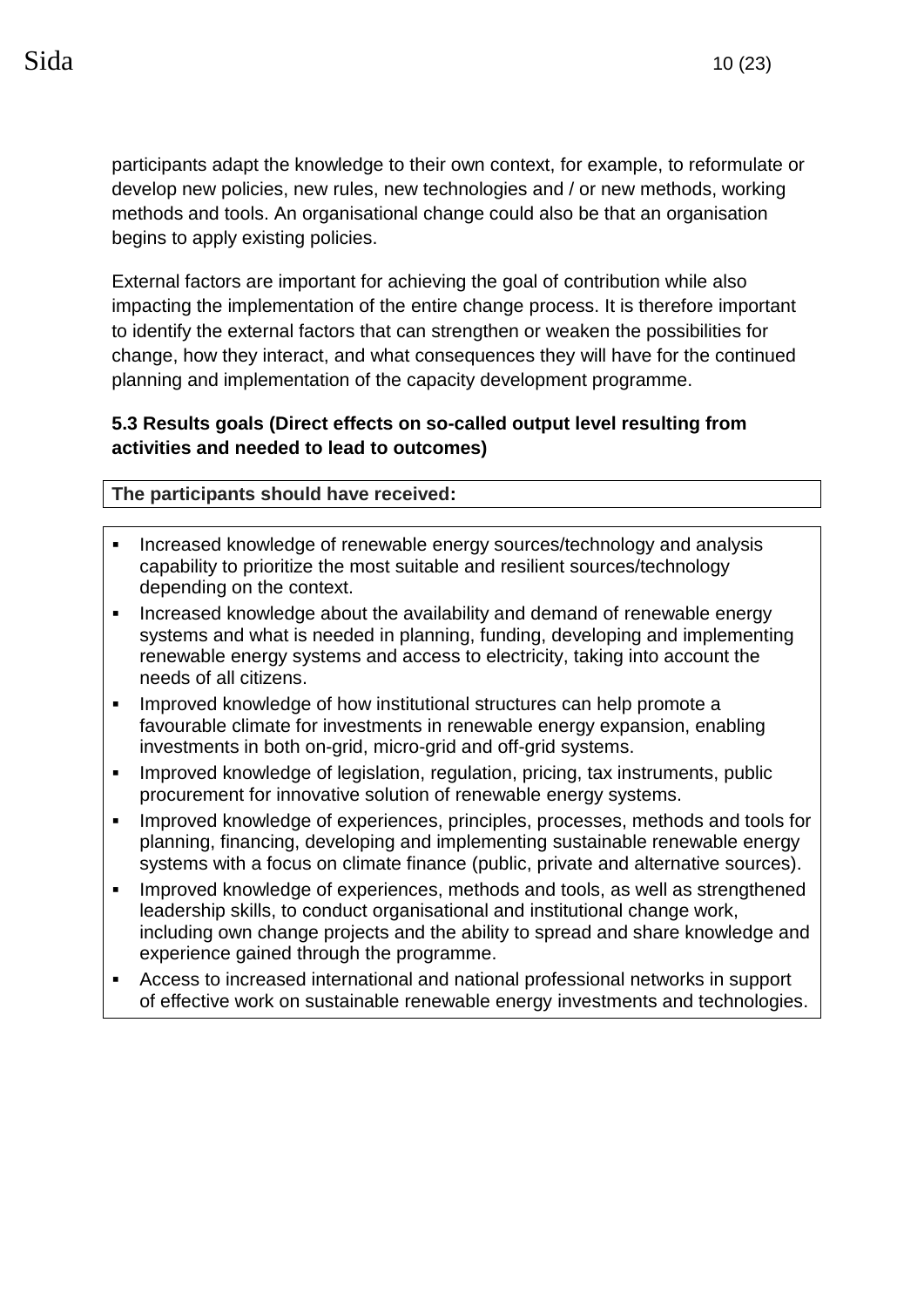#### **5.4 Results chain**

Figure 1. The results chain<sup>7</sup> for sustainable energy systems and access to electricity.

#### **OUTPUT GOAL OUTCOME GOAL IMPACT GOAL**

1

After completion of the programme, participants have increased knowledge, tools and contact areas to drive effective change processes within their respective organisations and institutions (summary of the objective formulation above).

Strategically important organisations and other actors help to initiate, support and develop institutions that may affect national policies, regulatory frameworks, to develop and strengthen the conditions and incentives for investments in renewable energy technologies and develop sustainable systems by providing energy with consideration of poor people's rights and needs.

Ensure access to affordable, reliable, sustainable and modern energy services, especially renewable, and thus increased access to electricity for people living in poverty.

*-* Contribute to strengthening the conditions for increased investment in renewable energy to provide modern and sustainable energy systems.



<sup>7</sup> Inspirerad av Kevin Kelpins "Pathway of change" (Outcome mapping presentation på Sida, juni 2015).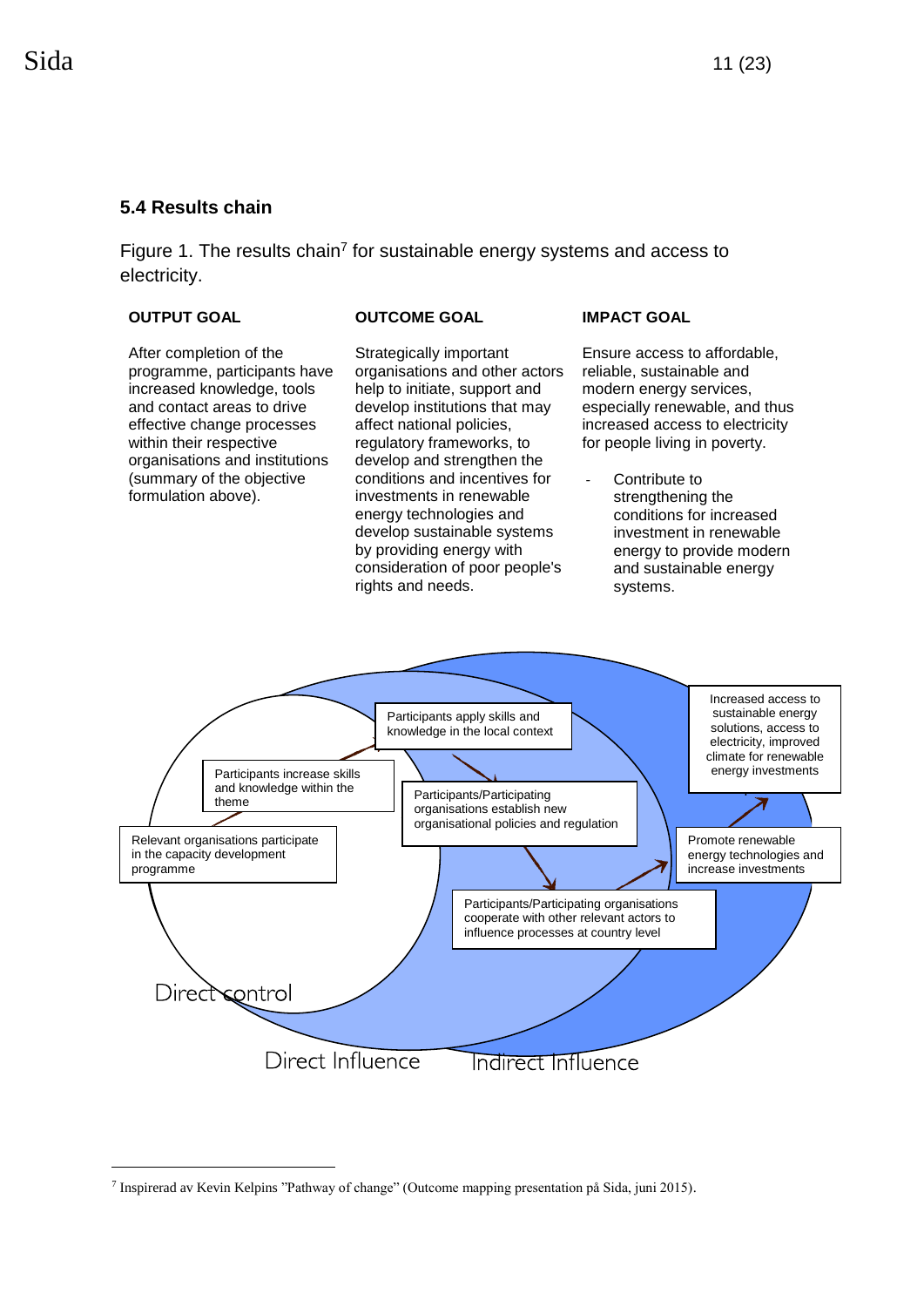The figure above (Figure 2) aims at illustrating the proposed change theory, as well as the performance chain and the programme implementer's responsibility. The output level results are considered to be within the implementer's direct control, while results on outcome level are considered to be within the implementer's direct impact. Programme target results of the kind suggested in the illustration above are expected to occur in the context of the participants' change projects and are influenced by well-adapted mentor support. The development goals of the programme are considered to be within the scope of the programme implementer's indirect influence: the basis for these results has been achieved through the implementation of the programme and indicators that show that the initiative is on track should be identified, observed and reported.

Certain organisational change and increased organisational efficiency can indeed be achieved as a direct consequence of the application of knowledge gained by an individual participant under the programme. However, for longer term sustainable effects (i.e., for increased organisational efficiency) with the potential to contribute to the development goal, it is usually required that a number of participants / organisations collaborate.

The specific, concretized, results chain should always be clearly anchored in accordance with the programme's change focus. The link between output goals and outcome goals can look different, but the performance chain should always be clear.

The following components are important for achieving good results:

- **EXECUTE:** Strategic recruitment of participants.
- Participants' anchoring in the organisations they represent.
- Participants' change projects.
- Results based management of the intervention.

The tenderer is expected to provide suggestions for the results chain to provide a clear description of the links between the three target levels and of the interventionrelated processes that can lead to the achievement of the development target.

#### **5.5 Monitoring methodology**

Results reporting will be cumulative and countrywide throughout the entire intervention. Participants will be followed throughout the capacity development programme, to enable an assessment of how their learning and change work evolves during the programme and to ensure that the programme's theory of change is relevant: i.e. that increased level of competence at individual level leads to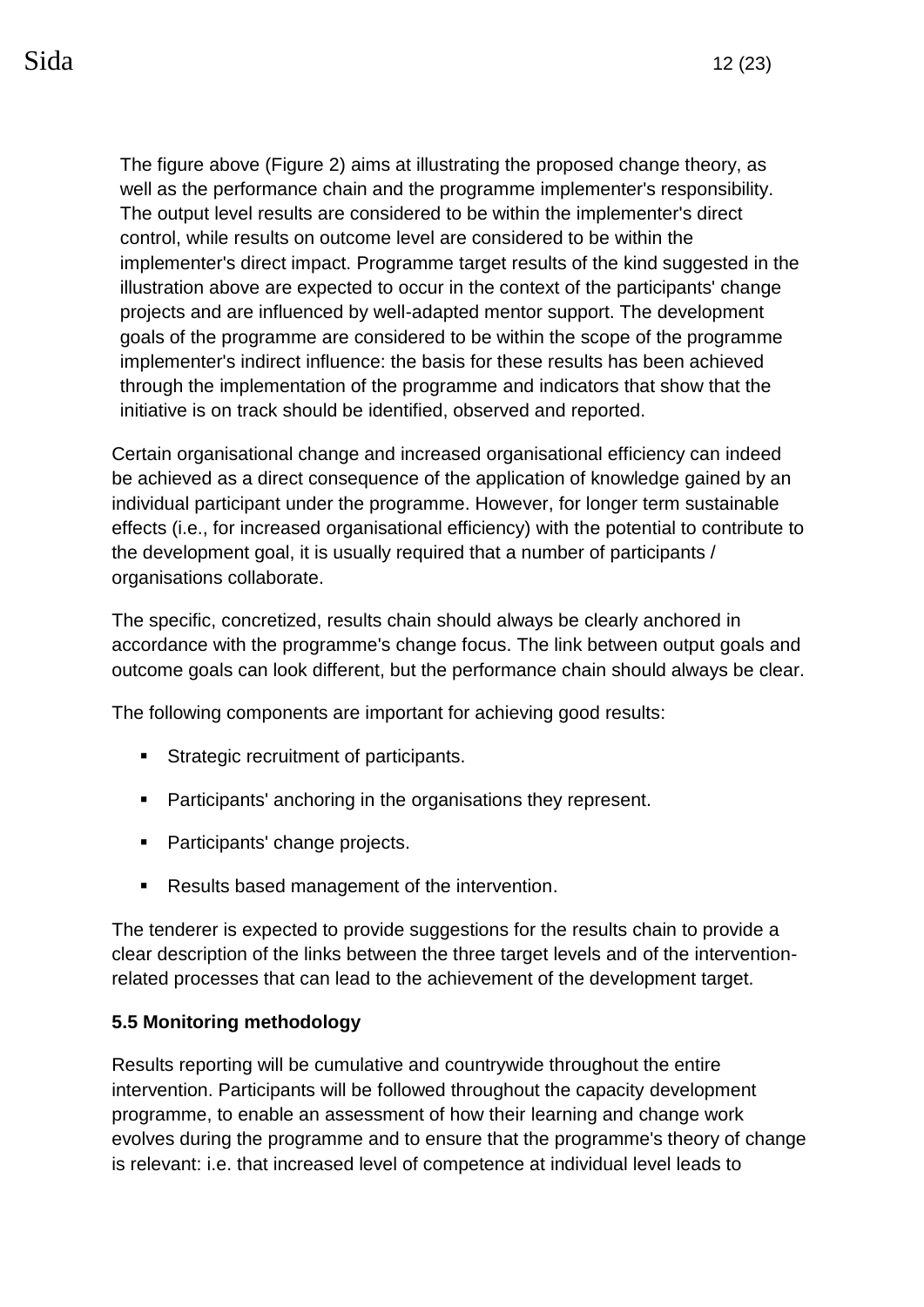enhanced organisational or institutional capacity to drive change processes at local and /or regional as well as national level.

The programme´s annual reporting to Sida, as well as the final report to Sida must include indicators to assess how the contribution is developing in relation to the set targets. The annual report should also account for external factors that are positively or negatively affecting achievement of the set targets. The reporting forms the basis for the dialogue with Sida and for the continuous planning and development of the intervention.

The indicators are a way of specifying the intended development towards the targets and make the expected results measurable and possible to monitor. They are used to measure if the intervention achieves set targets.

The tenderer is expected to include proposals for follow-up and control methods as well as indicators in the tender. Based on these proposals, indicators on performance and action levels will be established during the launch of the capacity development programme. The assignment also includes summarizing the experiences made per participating country as an indicative basis to enable future efforts to build on this work.

To enable an adaptive approach and implementation, the tenderer is expected to include a component of continuous monitoring, evaluation and learning throughout the entire programme to ensure that feedback is continuously used to adjust and align with programme goals.

The requirements related to section 5 "Intervention targets " are included in the Tender Invitation. The tenderer's proposal in this regard will be evaluated in accordance with the Tender invitation.

#### **6. TARGET GROUP AND RECRUITMENT**

The selection process of participants should be guided by the notion that the capacity development programme should lead to organisational and institutional changes in the participants' home organisations and countries. The selection process should be given enough time and resources and be governed by clear criteria. It is important that recruitment of participants is strategic and based on indepth analysis of the context in the participating countries.

The establishment of a country team will be the basis for each participating country. A country team is supposed to consist of participants who collaborate and support each other throughout the programme, and together make an action plan for how they will work together during the programme on a *common change project*, one for each selected country when possible. Participants from a country may carry out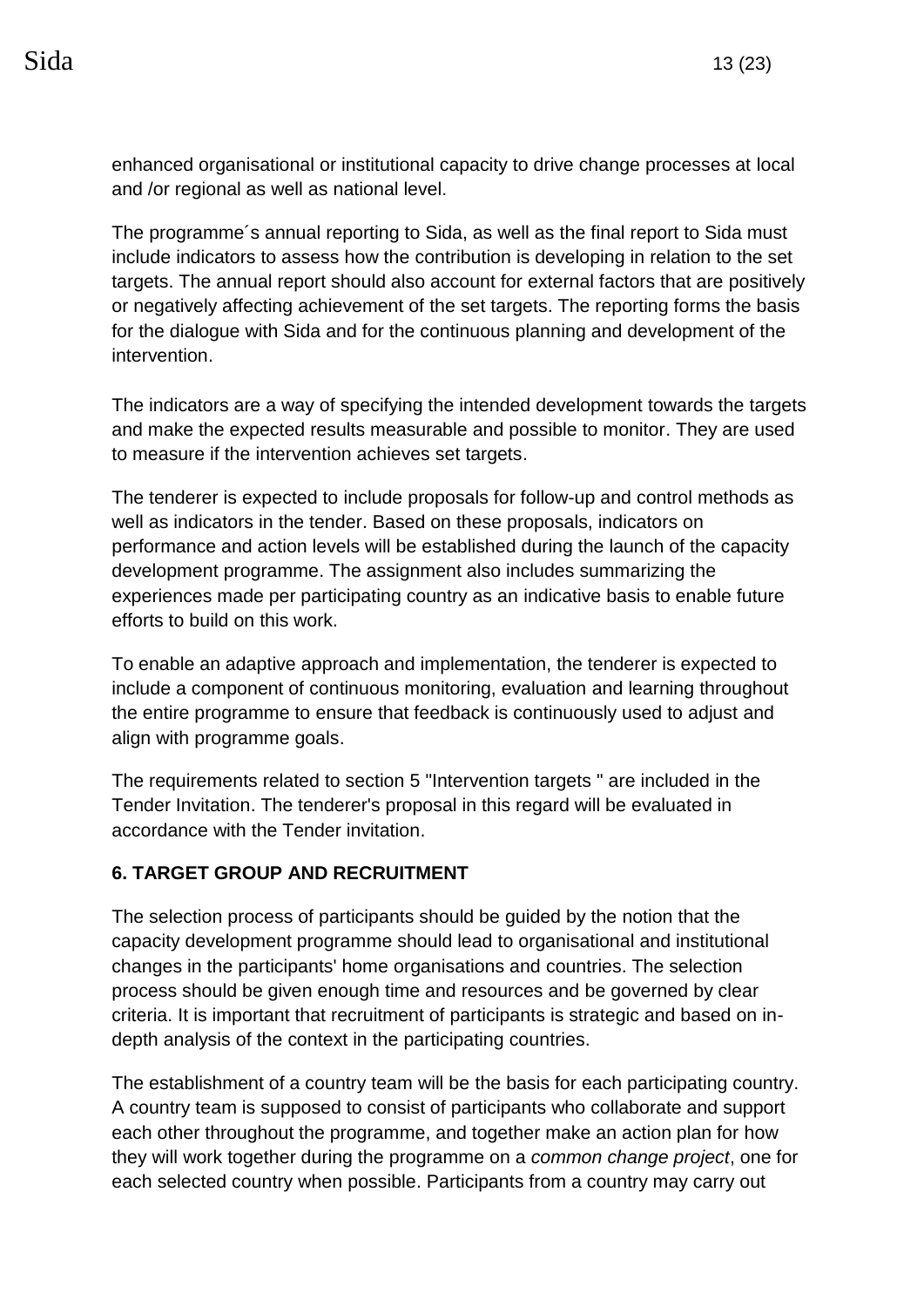individual change projects to achieve complementarity and it is up to the programme implementer to analyse which model is best suitable for the specific context.

To allow for cross-sectoral learning, participants will ideally be recruited from different organisations/institutions/functions. The point of departure is that it is a clear advantage if within a single country there are several actors, with different functions, mandates and responsibilities, who build knowledge and exchange experience in a systems approach to renewable energy.

By the end of the capacity development programme, the participants are expected to have broadened and deepened their subject and change management competence within the themes mentioned in 7.2 below, as well as gained knowledge into practical methods and models for creating a favourable investment climate for sustainable energy systems.

During the programme period, the participants will be given the opportunity to study so-called best practices, i.e. strategies and approaches that have proven to work well and why and how these strategies can be used elsewhere in low income countries as well as other countries.

After programme implementation, it is expected that the participants will initiate and lead change processes and impact work, develop action plans and work for increased interaction between different societal actors. They will have acquired knowledge of tools that will help them to strengthen and develop their own organisation or professional networks so that the work for renewable sustainable energy systems and access to electricity becomes more powerful, influential and efficient. Participants should be able to gather information, analyse and influence their country's basic structural infrastructure, key decision makers and other relevant actors, as well as follow up the effects of their work. Participants should also be given the opportunity to build a working network of colleagues and mentors in support of the continued work of their own organisation, nationally and internationally. In addition, participants are expected to actively contribute to learning within the group and at national level in their respective national networks.

In order for the capacity development programme to contribute to the desired organisational and institutional changes, the participants must be mandated and able to enforce change processes. It is also required that the participants represent a sufficient number of actors from each country in order to build a so-called critical mass that can be expected to contribute to change.

Individual participants contribute to the achievement of the set targets of the programme. The interaction between participants from different organisations, to mutually strengthen each other's ability to pursue change processes are important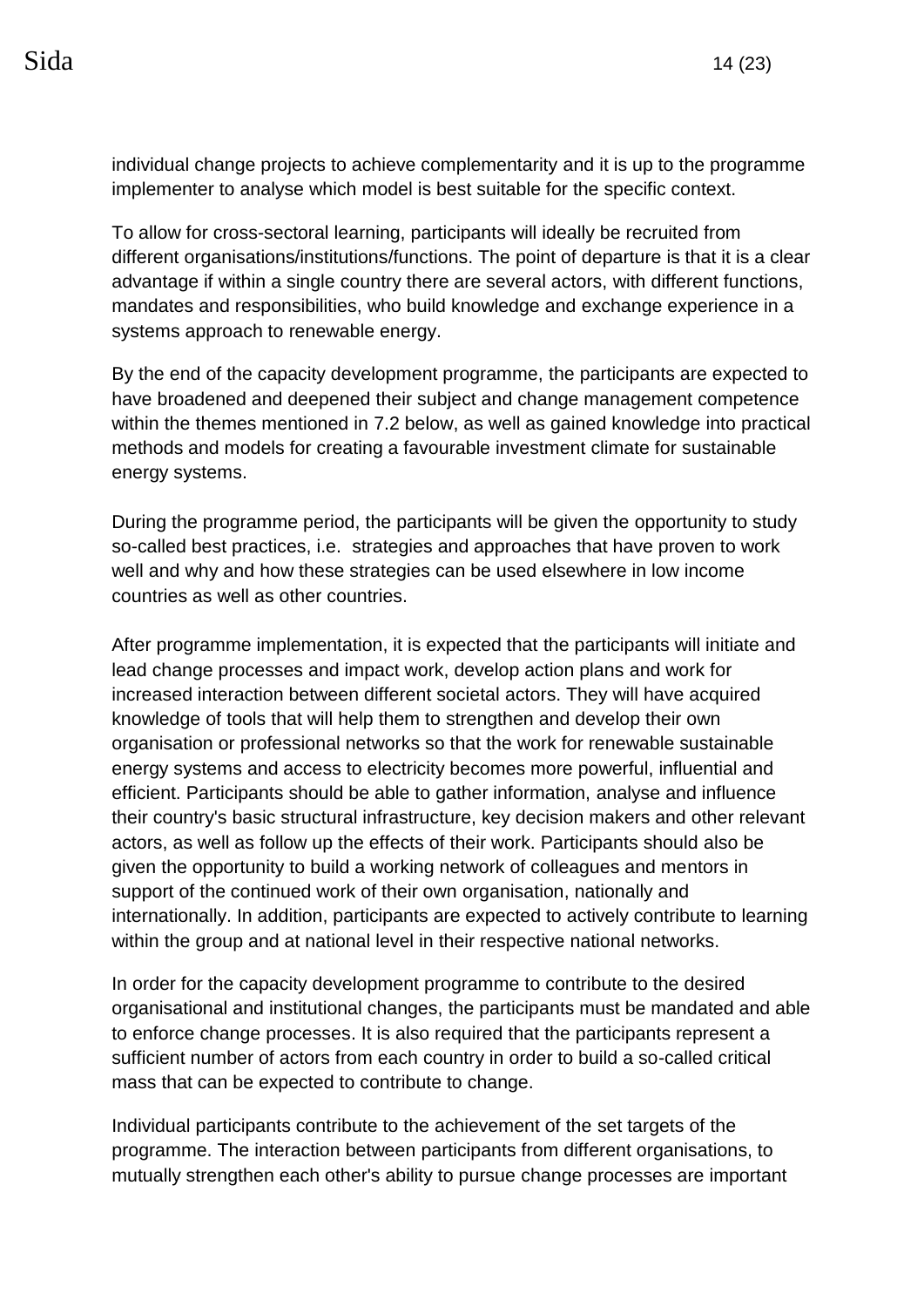for the ability to achieve expected outcomes. Mutual learning, peer-to-peer, southsouth knowledge and experience sharing should be a key ingredient in the methodological and pedagogical approach of the programme implementation.

The participants will constitute a mix of a sufficient number from each country from the following sectors:

- Departments/Ministries
- Agencies/Utilities
- Regulators
- Regional actors
- National public and/or private financial actors

To achieve a clear change process in the programme, the programme implementer is expected to select participants from strategically important authorities, institutions, organisations and companies that play a key role in the subject area. Environments where institutional change processes are already in progress are particularly interesting. The programme implementer will also ensure that, when they start the programme, the participants have a common frame of reference and equal level of knowledge to make programme participation as effective as possible.

In order to counteract any form of bias in the selection process, the programme implementer must take an active approach toward recruitment and selection. The programme implementer will in the tender explain how it aims to ensure merit-based recruitment and transparent selection and what concrete methods and approaches they intend to use.

The target group shall consist of:

- Mid-level or high-level managers actively working to strengthen the conditions for investments in renewable energy and sustainable energy solutions;
- Key persons who are decision makers and normative for the profession in their respective countries or are deemed to have the potential to influence or take a decision-making position;
- Participants who have good language skills in English and relevant academic degree related to the programme content or have acquired relevant knowledge in other ways;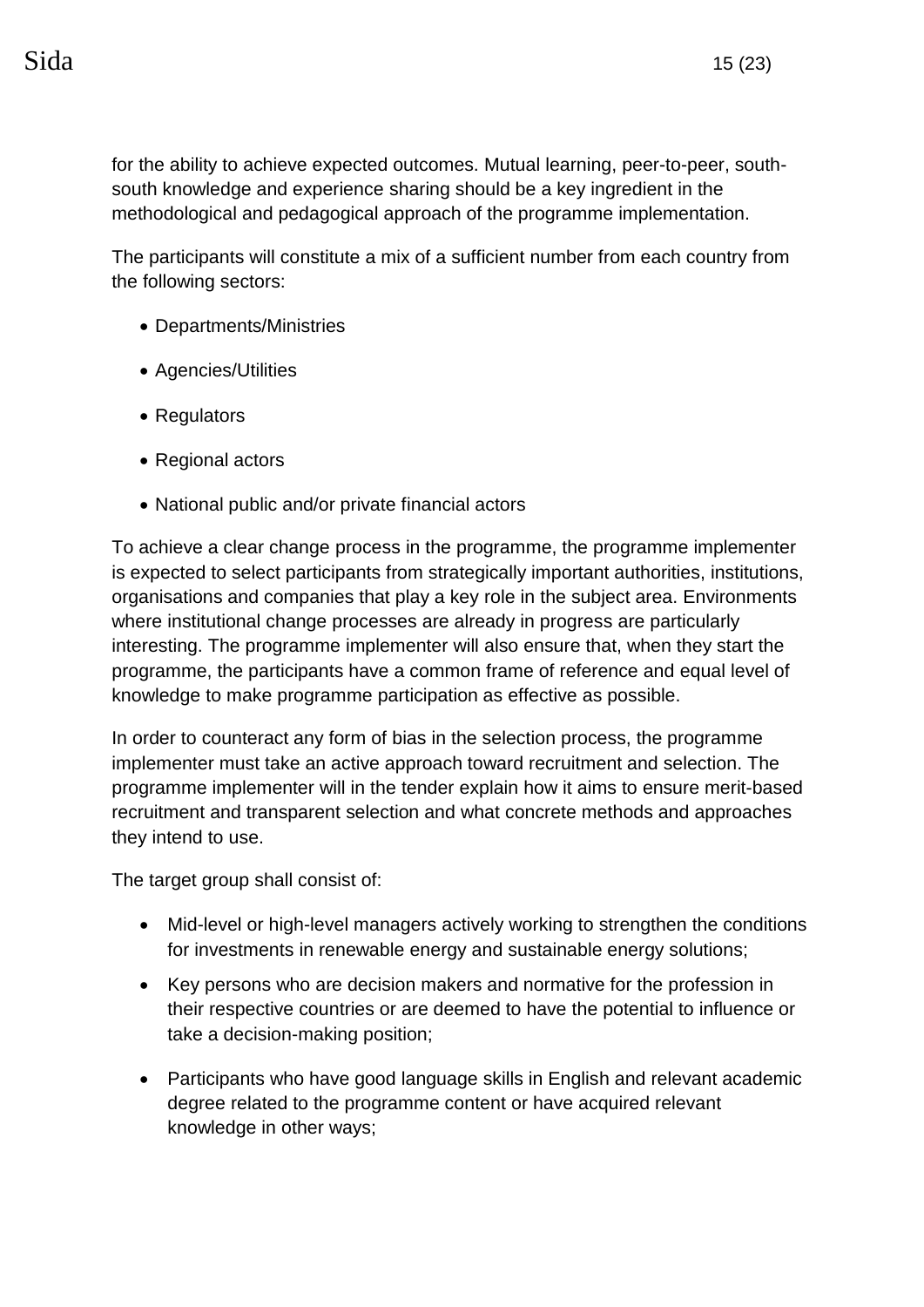- Both women and men based on a goal of at least 40/60 percent representativeness. Particular efforts shall be made to identify and enable participation for female candidates, as they are usually in minority in the field of activity, provided that they otherwise meet the application requirements. Moreover, an even gender distribution among the participants gives greater opportunities for a dynamic programme.
- Priority should be given to younger key people wherever possible.

The delimitation of the target group is based primarily on participants who have a combination of the following:

- Work for / within an actor / organisation that is strategically important for the programme's targets;
- Personal prerequisites to participate in change processes relevant to the area;
- A role and a mandate in its organisation / institution that provides real opportunities to pursue change work;
- A position that enables them to participate actively throughout the capacity development programme;
- Good knowledge of the language in which the programme is offered.

## **It is the responsibility of the implementer to recruit relevant participants to the programme, i.e. participants that enable and contribute to the achievement of the intervention and development targets.**

To minimize the risk that participants with insufficient English proficiency are selected, selection methods are very important. Channels for selecting participants may be the implementer's own contacts and partners, direct contacts or meetings with strategic organisations/institutions.

Sida intends to target the programme toward countries and regions where Sweden engages in long-term development cooperation, and where Sweden supports or has given support to the energy sector, community construction / infrastructure / rural development and where energy is an explicit goal in bilateral and regional strategy.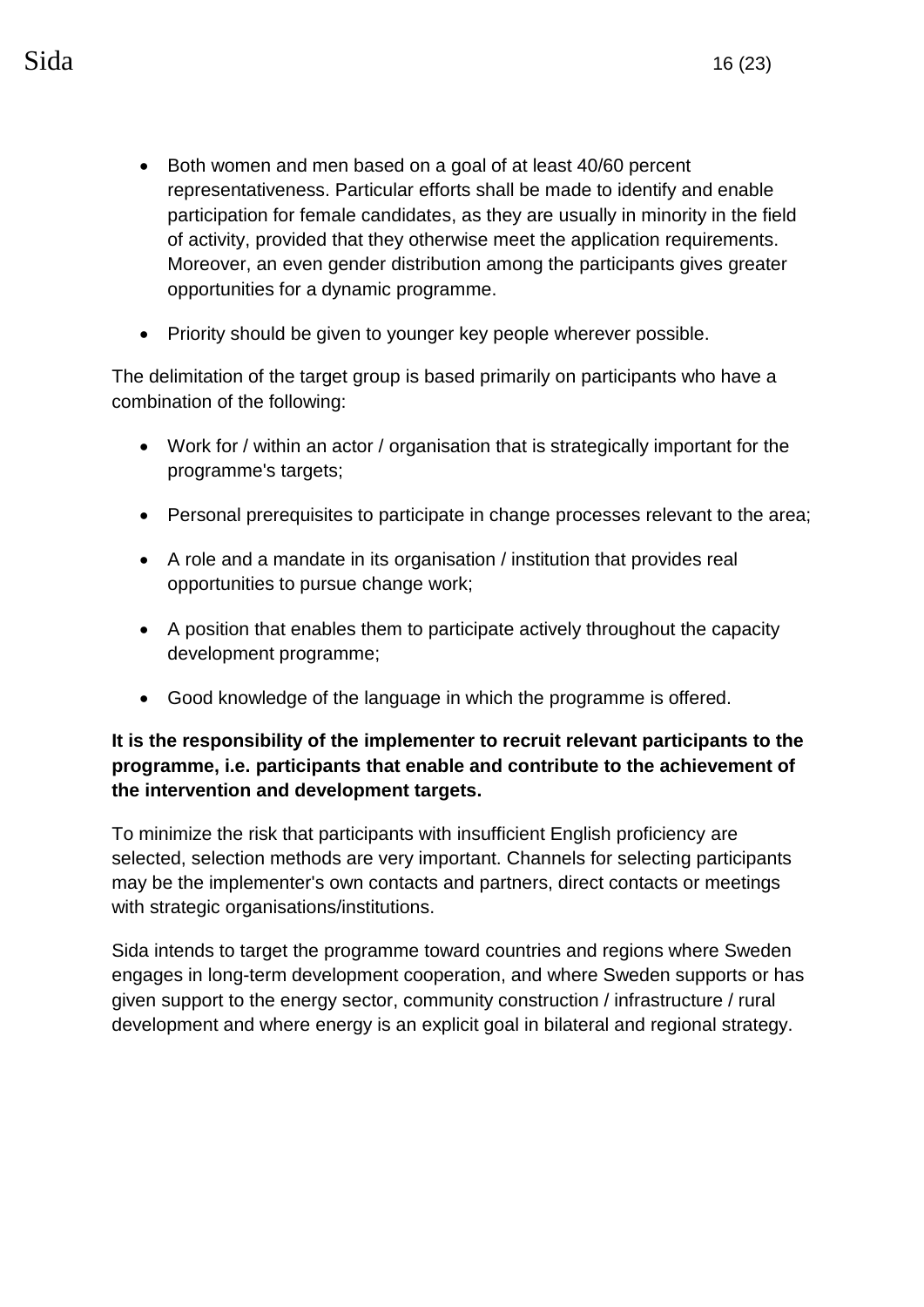The capacity development programme should therefore primarily be directed to the following countries:

#### *Africa*

- Kenya
- Zambia
- Tanzania
- Rwanda
- Zimbabwe
- Uganda
- Mozambique
- Ethiopia
- Mali
- Liberia

## *The Middle East*

- Jordan
- Lebanon
- Morocco
- Egypt
- Syria
- Algeria
- Tunisia
- Libya
- Palestine

#### *Asia*

- Bangladesh
- Cambodia

#### *Eastern Europe*

- Serbia
- Bosnia
- Kosovo
- Georgia
- Moldova
- Ukraine
- Belarus
- Albania

#### *Latin America*

- Cuba
- Bolivia

The selection of regions and countries for the first programme may influence the selection of regions and countries for the potential additional call-off on a regional and/or country level.

The selection of countries is intended to provide opportunities for exchanges of experiences between countries and the establishment of sustainable networks. The list of invited countries is to be established together with Sida.

Sida may, during the programme period and in consultation with the implementer, suggest to include participants from other countries than those listed above.

The requirements related to section 6 "*Target Group and Recruitment*" can be found in the Tender Invitation. The tenderer's proposal in this regard will be evaluated in accordance with the Tender Invitation.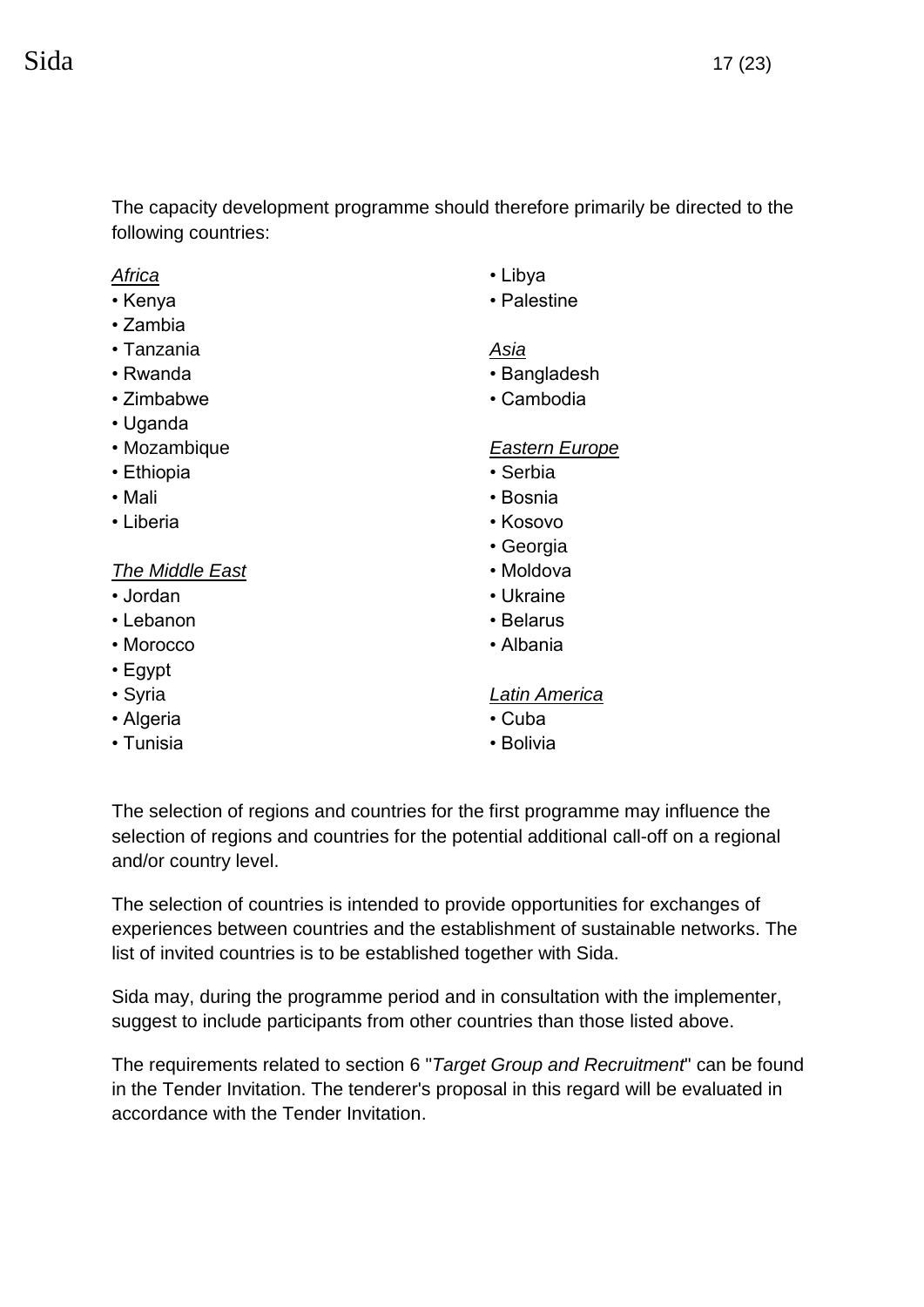# **7. SUBJECT CONTENT AND PEDAGOGICAL APPROACH**

The initiative will provide key people, decision makers and other relevant stakeholders with knowledge, practical methods and models to contribute to strengthen the conditions for investments in renewable energy to ensure access to affordable, reliable, sustainable and modern energy, especially renewable energy, and thus increased access to electricity for people living in poverty.

# **7.1 Practical application**

The capacity development programme aims to develop the tools of participating individuals and organisations for work on internal and external change processes. It will facilitate the ability of participants to initiate and pursue change processes in their home environment, based on the actual needs and based on knowledge and experience in the subject area. An important part of this can be to create a common agenda with other actors in renewable energy, as well as to develop the ability to initiate, plan, lead and evaluate a change project or programme. Knowledge and models for organisational development and change processes can be another important part. Likewise, follow-up and learning are key elements of change work and the programme should provide participants with knowledge of results based management.

The programme equally aims to bring about knowledge transfer of programme content matters as specified below. This component is essential to enhance the capacity of relevant actors in order to allow for long-term impact in terms of increased incentives for investments in renewable energy.

Furthermore, the idea of including several countries into one single programme is based on the assumption that peer-to-peer learning and promoting experience sharing adds another dimension to capacity development as it provides the participants platforms to use their own experiences as a basis for continuous learning.

#### **7.2 Subject focus**

To offer a sufficiently broad knowledge base to the target group, the programme must address **the three following main areas, with sub-areas specified:** 

#### **Policy formulation**

- *-* Political drivers for investments in renewable energy and energy efficiency.
- Experiences of supporting and promoting renewable energy in terms of political foresight, policy formulation, public engagement, administrative coordination on national/regional/local level, and support of market and technology development;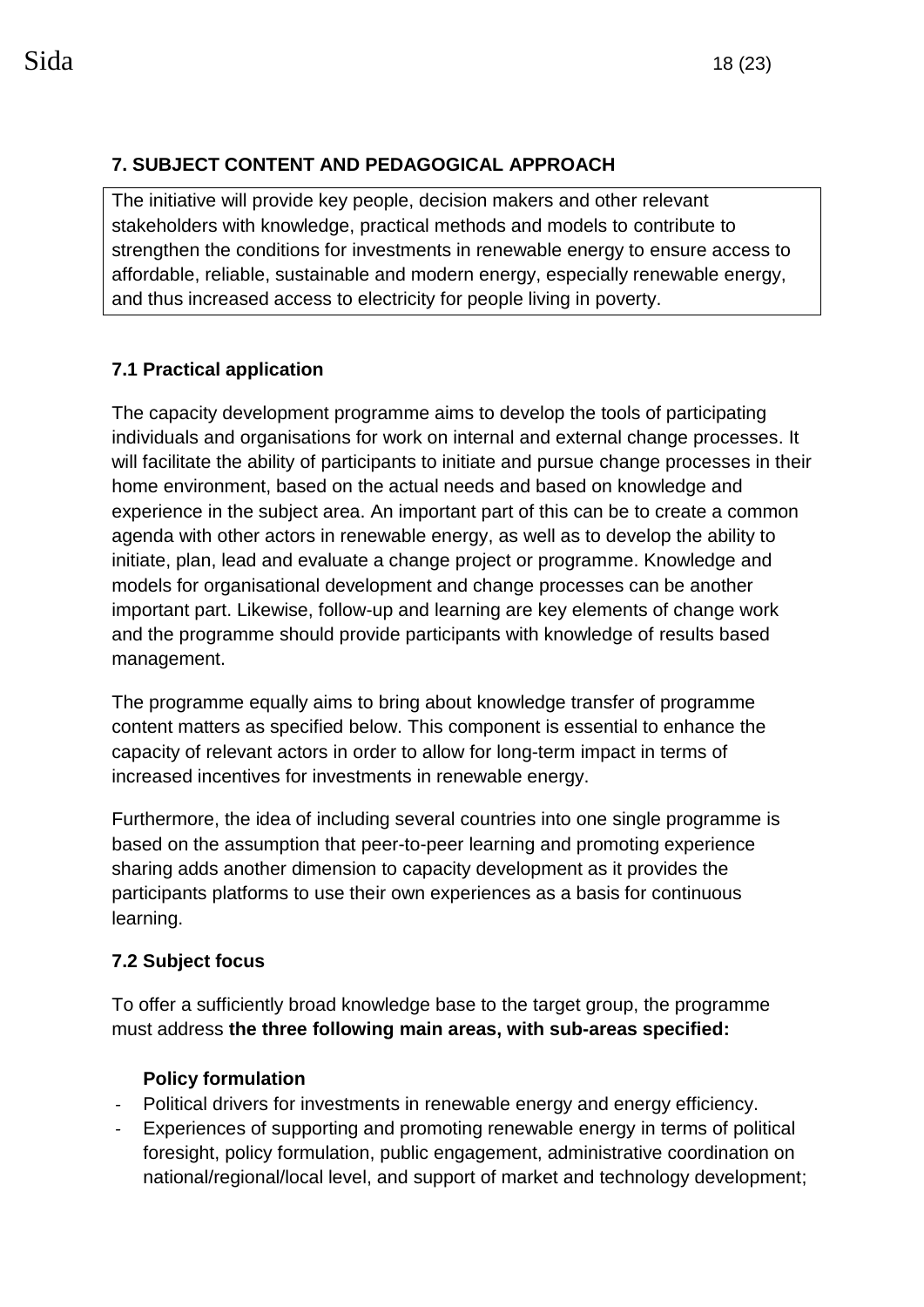- *-* The exercise of public authority by governmental bodies working with services at societal level in regard to energy and public management e.g. transparency, predictability and non-discrimination.
- *-* Policy formulation, incentive schemes and business models, planning and supporting renewable energy integration in existing energy mix;
- *-* Legislation, regulation and pricing of sustainable energy systems, especially renewable energy;
- *-* Knowledge of sustainable energy systems and access to electricity from a rights, gender equality, poverty, environmental and conflict perspective;
- *-* Consideration of corruption and anti-corruption work for the energy sector, especially for major infrastructure investments and investments in new technologies.

# **Technological solutions**

- *-* Access to research and technology for renewable energy, applicable renewable energy technologies and custom solutions, investment models and financing solutions, infrastructure and pricing to customers.
- *-* On-grid and off-grid solutions;
- *-* Environmental aspects of renewable technologies and systems;

# **Investments**

- *-* Link between climate change and need for investments in renewable energy and related energy efficiency technology and measures.
- *-* Institutional prerequisites for sustainable and financially viable investment projects in renewable energy;
- *-* Financing needs and solutions adapted to different forms of renewable energy; solar, wind, hydro, bio and geothermal energy;
- *-* Local, national or transnational climate finance which may be drawn from public, private and alternative sources. National institutional arrangements for coordination of climate finance also include the knowledge of methodology for effective measurement, reporting and verification of climate finance;

Funding opportunities for investments at different levels should also be integrated into the programme. A better position for renewable energy sources in institutional banking and venture capital markets provides the basis for an increased number of funding opportunities. Therefore, the programme should strive to include knowledge of international financial institutions and their mandate such as the Asian Development Bank (ADB), African Development Bank (AfDB), Inter-American Development Bank (IDB), European Investment Bank (EIB) (including EIF, etc.) and the European Bank for Reconstruction and Development (EBRD) as well as local banks in the participating countries/regions.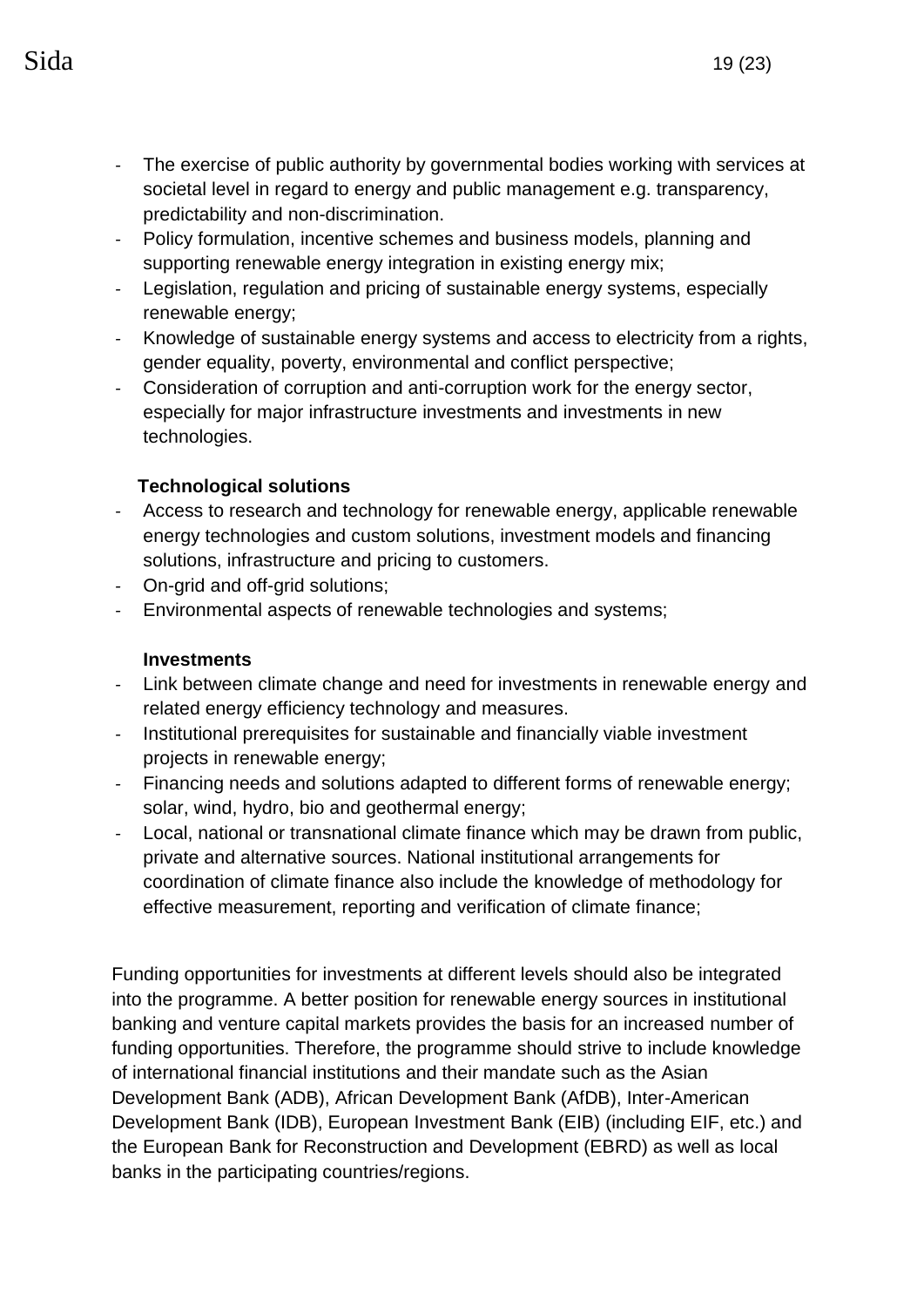The tenderer is expected to explain how these areas can be covered in the programme schedule and how they will be linked in a coherent manner. Tenderers are invited to propose changes and additions based on their own experience, if necessary, and to describe and justify what they want and do not want to incorporate in the programme.

In the cases of call-offs made at regional or bilateral level, the subject focus will be adapted to the specific needs and contexts of those regions and/ or countries. Within these limited programmes, the specific conditions and trends of that particular region or country will be the basis for the detailed programme matter.

# **7.3 Participants' change project**

Capacity development efforts should contribute to on-going or early reform and change processes in the countries of the participants. They are therefore not primarily tools for individual competence development for the individual participant, but a long-term contribution to the capacity of institutions and organisations to initiate and pursue change processes and to contribute to change for greater democratic development and a more efficient poverty reduction.

One method for capacity development programmes is to increase capacity by developing change projects that the participants bring from their respective organisations, as well as support the implementation of projects in the home organisation. Throughout the programme, the participants work on their change project/s. These projects must be clearly anchored in the home organisation/institution and linked to the condition of their home country. They should also relate to development and reform processes in the participants' countries and have clear links with the programme's objectives. The implementer will ensure that this anchorage exists and will establish dialogue with participating organisations/institutions on appropriate follow-up mechanisms. Monitoring and evaluation of the change projects will take place regularly throughout the intervention period.

To further support change processes, the initiative also aims to support the creation of networks between the participants undergoing the programme throughout the operation. Already existing networks and partnerships should be exploited as much as possible by the implementer, as well as initiatives from Sida and other donors at regional and bilateral level that can provide a platform for synergy effects.

Participants will be offered extensive mentor support for the development and implementation of the change projects. The implementer is expected to elaborate on the methods for mentoring.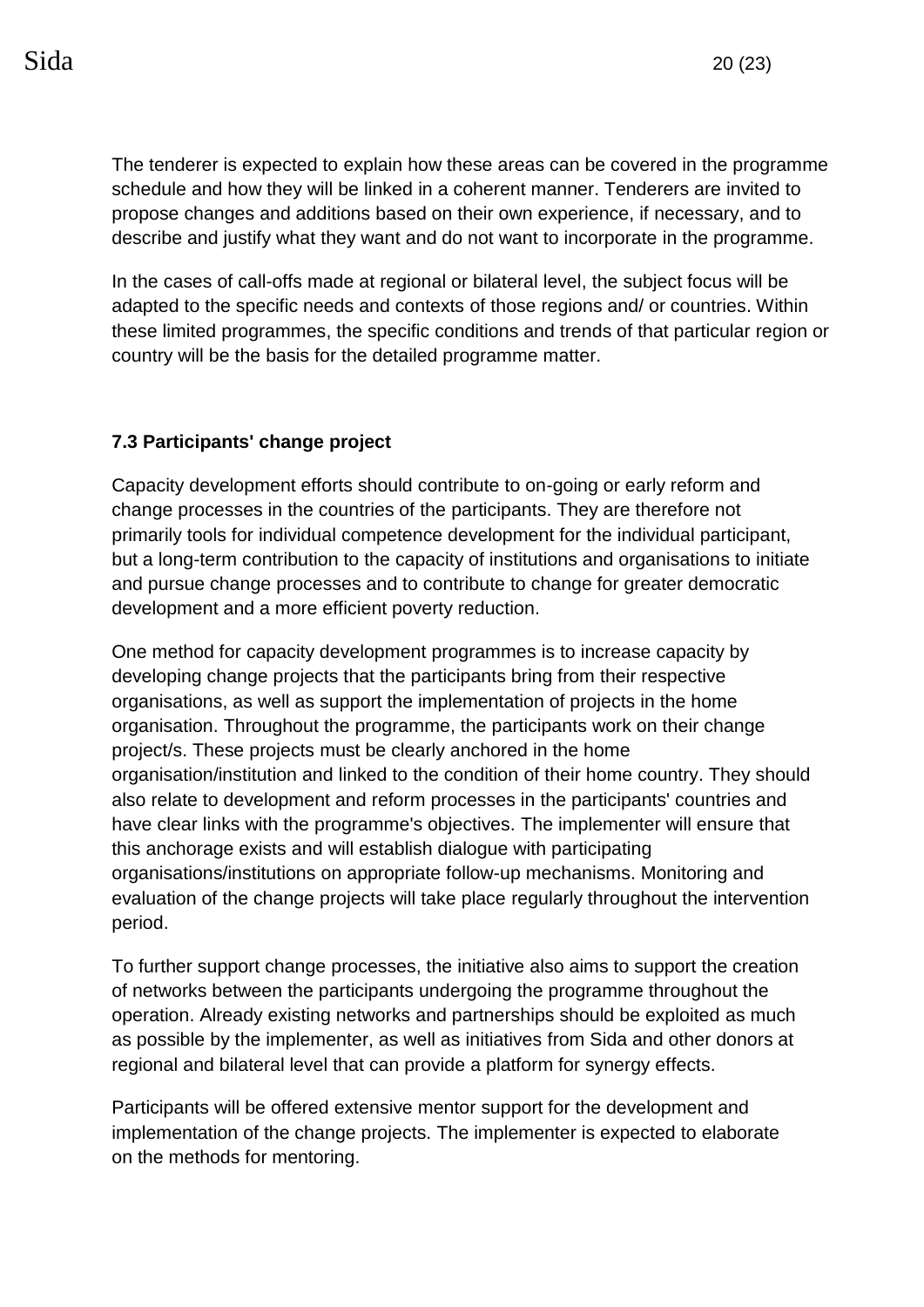Peer-to-peer learning will be essential in this programme to facilitate knowledge sharing and networking among the programme participants. The programme implementer is expected to present a programme proposal where this component is elaborated.

#### **Sida does not finance the implementation of the participants' change**

**projects**. It is the tenderer's task that this is clearly communicated to the participants. On the other hand, the programme should provide the participants with knowledge and support to mobilize resources if the planned work requires resources beyond the scope of the organisation's regular activities and budget.

#### **7.4 Pedagogy and ICT**

The capacity development programme is based on the active participation of participants and them taking responsibility for their own learning during the programme. The participants' own experiences and the sharing of these experiences between participants form a central part of the programme setup.

The programme should continuously combine theory and practice in a way that promotes the participants' ability to translate their knowledge into practical work in their own organisation/institution in a relevant and sustainable manner. The selection of methods should be adapted to the conditions and challenges that the participants encounter in their daily lives. Educational methods should focus on practical exercises relevant to the participants' situation, active participation and structured exchange of experiences. Study visits can be both an educational instrument and a way for participants to see how knowledge is applied in the field.

Information and Communication Technologies (ICT) are important instruments for development, information dissemination, dialogue and learning. The programme is strengthened by providing participants access to appropriate and adapted ICT solutions for communication and publishing of documents and other information. Participants should be encouraged to integrate these tools into their learning as well as seek information on the internet.

Web-based tools are also the basic medium for maintaining communication within the networks and communication platforms that will be utilized during and after the programme, and all participants will be familiar with the features and software that are useful in that regard, such as a possibility of organizing web conferences.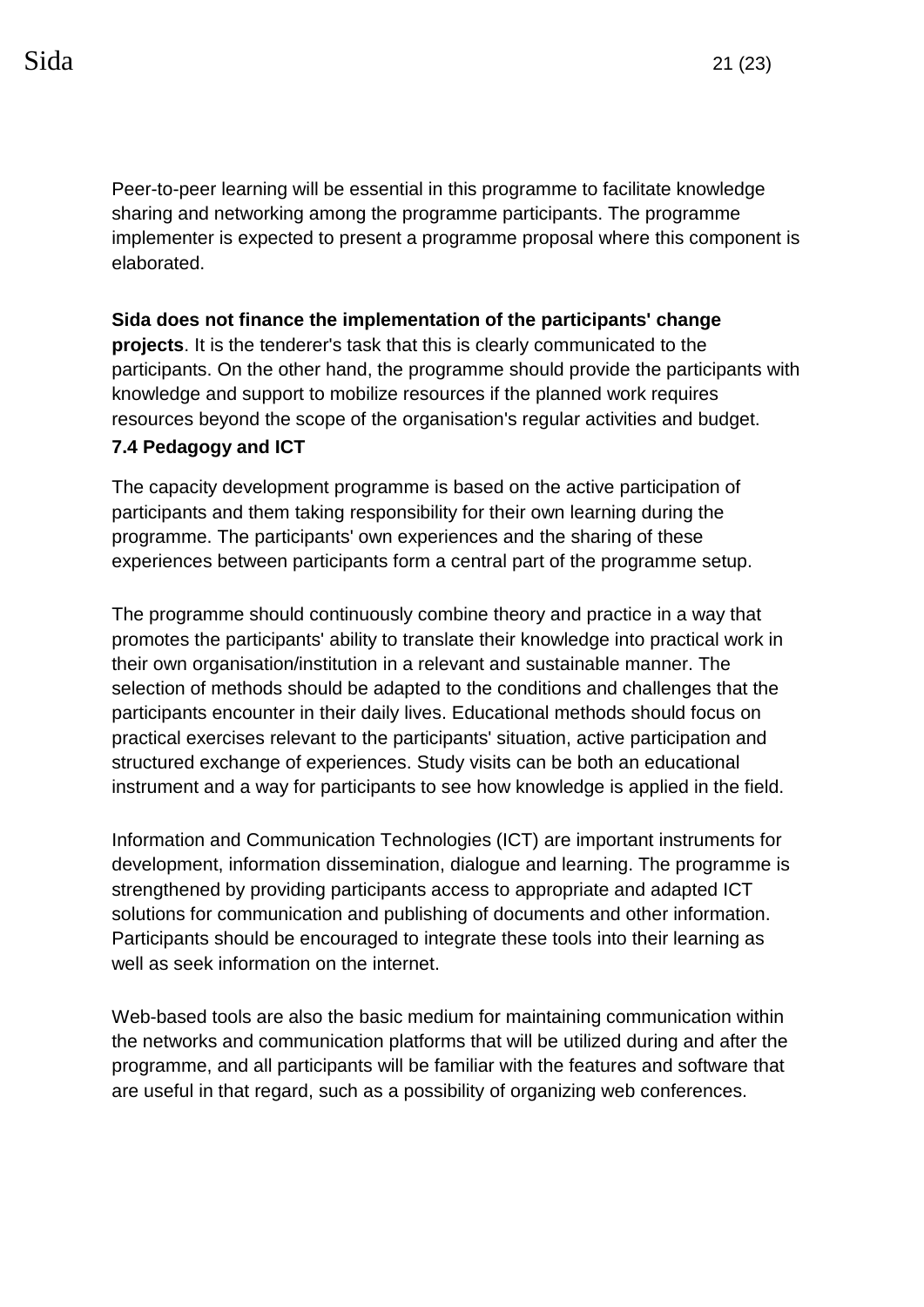## **7.5. Reporting and documentation**

## **7.5.1 Change projects**

The change projects are reported in writing to the programme implementer together with an account of potentially achieved change effects, expected additional effects and a plan of how the participants intend to continue to benefit from the effects achieved or continue to work on the same change project without the support of the programme implementer. Participants are also expected to define measurable indicators in the context of their change projects that can be used for future evaluation of programme effects. Project reports that are considered particularly relevant and of good quality can be compiled and published.

## **7.5.2 Annual reporting**

The programme implementer is expected to submit outcome based reports on an annual basis. The reporting requirements of the programme also include, as mentioned above, summarizing the experiences made on a country basis.

# **8. PROFILE OF THE SUPPLIER AND REQUIREMENTS FOR PERSONNEL**

## **8.1 Implementing partners**

To achieve good anchoring and good quality of the programme, it is desirable that the programme implementer will represent of a broad spectrum of partners with comprehensive knowledge in renewable energy investment models and financing tools for renewable energy. Furthermore, the implementing partner should have solid competence and experience in normative issues related to the subject. Alongside this, in order to secure local ownership and in-depth contextual knowledge, the implementer should ensure that the programme content and programme implementation is based on local, national and regional expertise and experiences and therefore, to the extent possible, include national and regional actors as implementers. As the programme will have a strong focus on institutional prerequisites for investments in renewable energy the implementing partners should be able to highlight the role related to exercise of public authority by governmental bodies working with services at societal level in regard to energy and public management e.g transparency, predictability and non-discrimination.

The composition of the implementing partners must indicate that the programme implementer has competence in all areas that are central to sustainable energy systems, renewable energy and renewable energy financing as laid out in the assignment and further emphasized above. Moreover, it is imperative that the programme implementer has the competence to relate these focus areas to the cross-cutting perspectives of poverty, human rights (including gender equality),